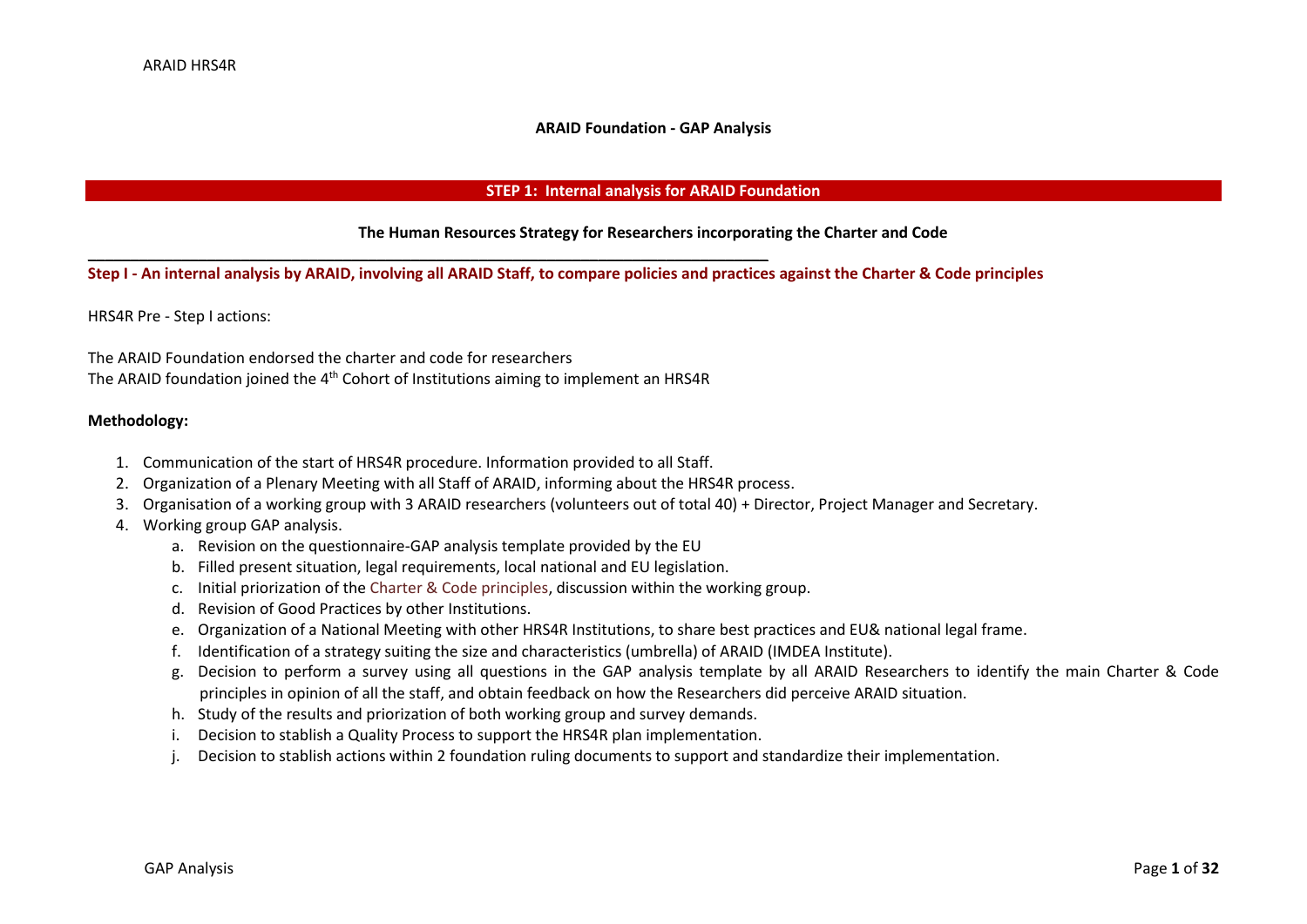### **SURVEY on Charter & Code principles:**

The working group decided to imitate one of the Good Practices Example (that of Foundation IMDEA) and run a survey on the Charter & Code principles for all research personnel, including all points on the GAP analysis template - Charter & Code principles template.

#### The survey and its results are available online at: <https://docs.google.com/forms/d/1jKY9zTIqsjsOJeuNmHBmoGZBNzv8YSK77fSHQcysAG0/viewform>

The survey enabled the whole research personnel to provide their opinion, prioritize and propose actions, and results serve as revision of the working group preselected areas/principles of initial actions. It was considered also as a way to evaluate the perception of the present situation of the Foundation at the start of the HRS4R process and establish a first channel of communication between Direction and Research Staff on HRS4R.

The survey requested to value the actual state of each point of the Charter & Code principles in ARAID, to assign priority to tackle this principle, and also propose initial actions. The survey was answered by all the Research personnel of ARAID. Research personnel of ARAID are at R2 R3 or R4 in their career stage. Example on question 1 and 2 (of 40):

#### **I. Ethical and professional aspects**

#### **1. Research freedom**

Researchers should focus their research for the good of mankind and for expanding the frontiers of scientific knowledge, while enjoying the freedom of thought and expression, and the freedom to identify methods by which problems are solved, according to recognised ethical principles and practices. Researchers should, however, recognise the limitations to this freedom that could arise as a result of particular research circumstances (including supervision/guidance/management) or operational constraints, e.g. for budgetary or infrastructural reasons or, especially in the industrial sector, for reasons of intellectual property protection. Such limitations should not, however, contravene recognised ethical principles and practices, to which researchers have to adhere.

#### **Present Status at ARAID**

Please assign a Percentage of Completion / Coverage of this principle at ARAID



### **Priority to tackle the issue?**

Which priority do you assign to this item in the future ARAID action plan



**(Optional) Propose actions:** Actions proposed should be accurate and realistic. Propose your actions. Please keep actions in SMART: Simple, Specific, Measurable, Achievable, Relevant, Time-bound.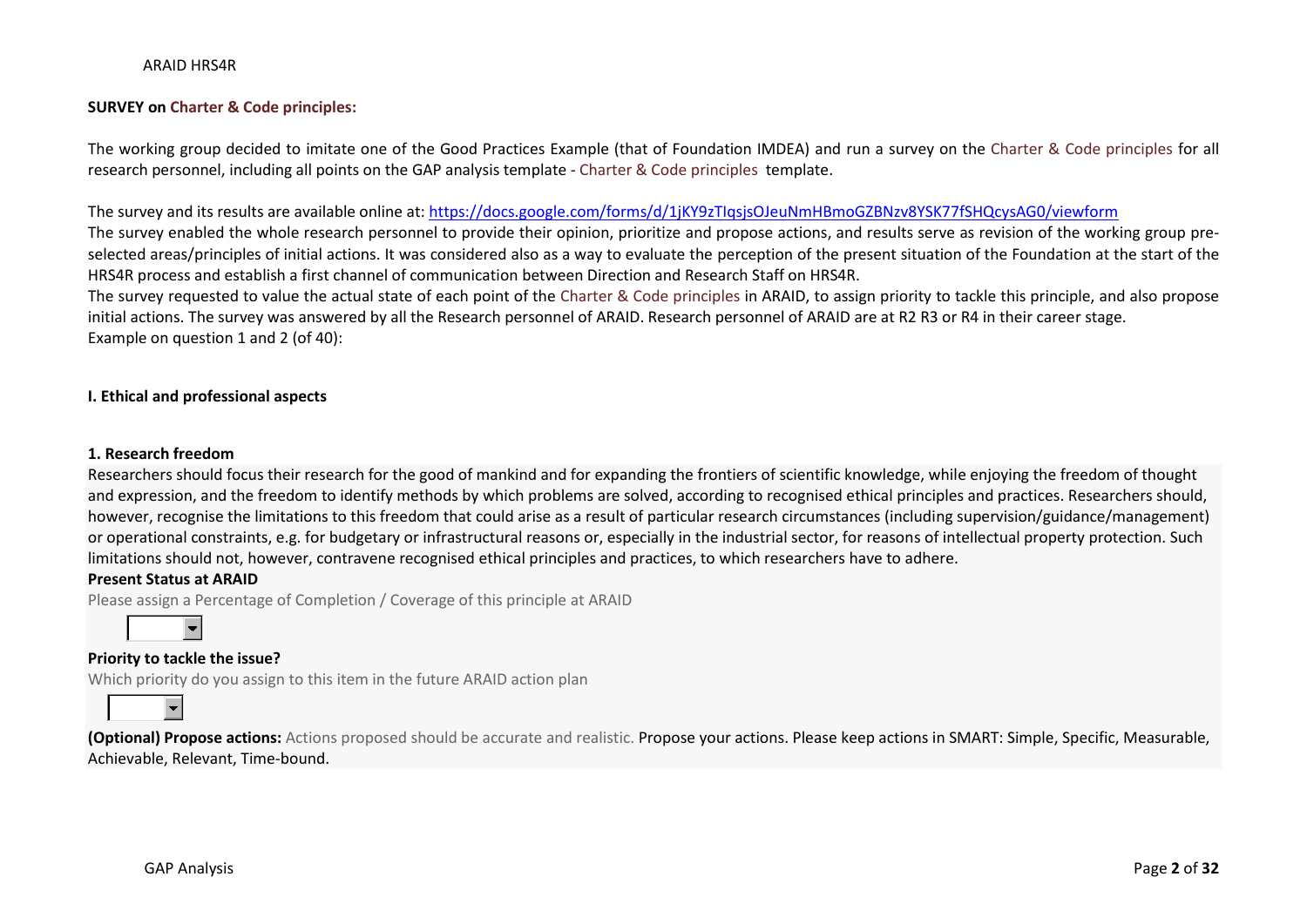## **2. Ethical principles**

Researchers should adhere to the recognised ethical practices and fundamental ethical principles appropriate to their discipline(s) as well as to ethical standards as documented in the different national, sectoral or institutional Codes of Ethics.

### **Present Status at ARAID**

Please assign a Percentage of Completion / Coverage of this principle at ARAID



## **Priority to tackle the issue?**

Which priority do you assign to this item in the future ARAID action plan



**(Optional) Propose actions:** Actions proposed should be accurate and realistic. Propose your actions. Please keep actions in SMART: Simple, Specific, Measurable, Achievable, Relevant, Time-bound.

### Extract from the HRS4R Survey – Principles set by ARAID Researchers as having top priority

\_\_\_\_\_\_\_\_\_\_\_\_\_\_\_\_\_\_\_\_\_\_\_\_\_\_\_\_\_\_\_\_\_\_\_\_\_\_\_\_\_\_\_\_\_\_\_\_\_\_\_\_\_\_\_\_\_\_\_\_\_\_\_\_\_\_\_\_\_\_\_\_\_\_\_\_\_\_\_\_

| <b>Survey Questions</b>                             | (A+)+A | $(A+) + A + B$ |
|-----------------------------------------------------|--------|----------------|
| 25) Stability and Permanence of Employment          | 86%    | 97%            |
| 8) Dissemination, Exploitation of Results           | 73%    | 97%            |
| 28) Career Development                              | 70%    | 94%            |
| 26) Funding and Salaries                            | 76%    | 92%            |
| 22) Recognition of the Profession                   | 72%    | 92%            |
| 39) Access to Research Training and Continuous Dev. | 68%    | 92%            |
| 24) Working Conditions                              | 77%    | 91%            |
| 23) Research Environment                            | 79%    | 90%            |
| 7) Good Practice in Research                        | 68%    | 90%            |
| 31) Intellectual Property Rights                    | 63%    | 90%            |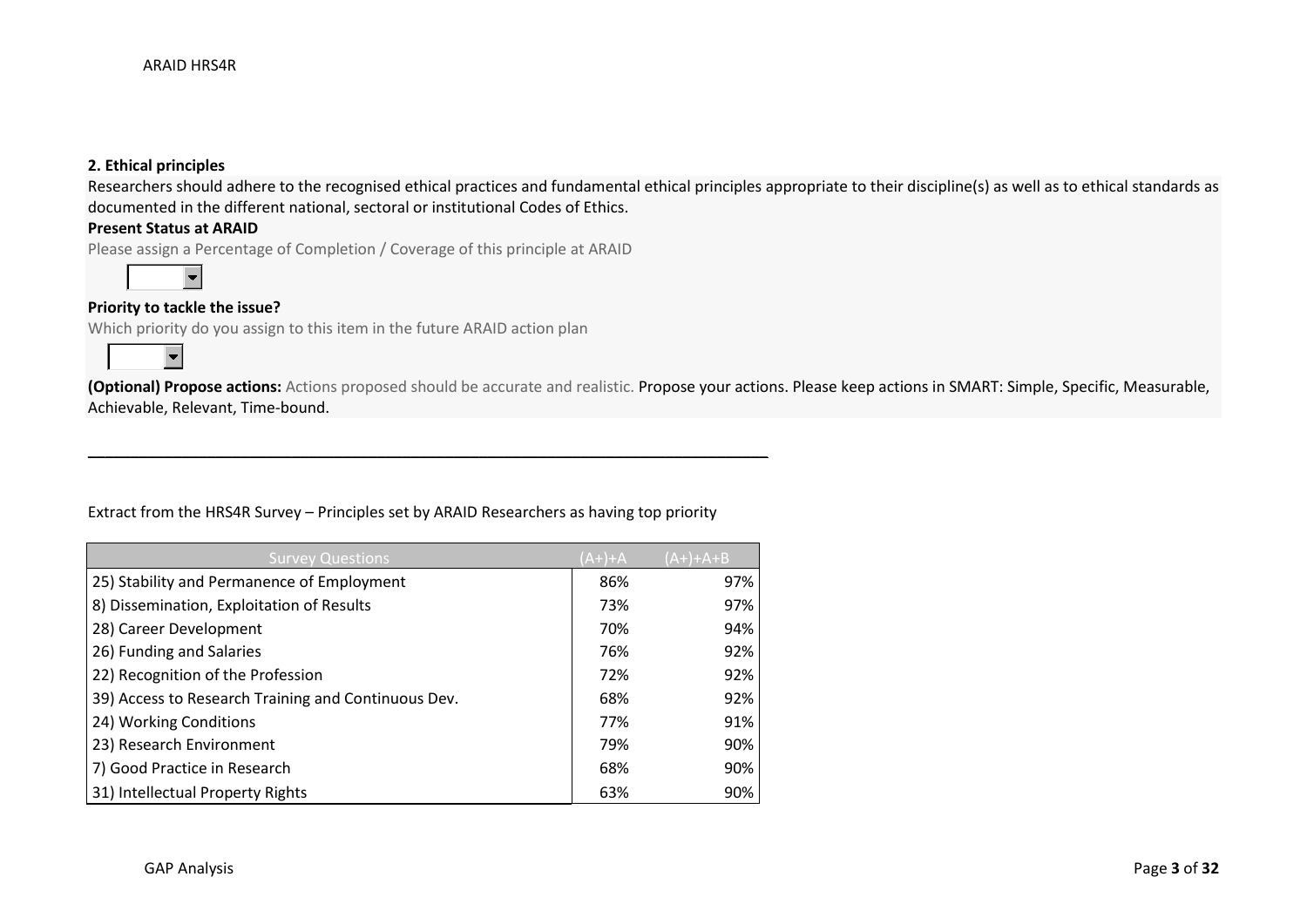### **Actions & Principles**

WORKING GROUP: The outcome of the working group established the need for stablishing a quality process and prepare statuary reference documents that will serve as internal rules of the Foundation and will enable a quality process for the HRS4R implementation.

These 2 documents do contain many of the improvement actions required by the GAP analyses, other deliverables were envisaged as well.

The main deliverables:

- 1. Best Practices (BP) Manual/Code for Research, in ARAID: This Document will contain the welcome information for new researchers and serve as a charter & code itself within ARAID, containing the description of the rights and obligations of the Researchers and External Evaluators, stablishing procedures for evaluation of the External evaluator capacity and performance as well.
- 2. Reference Document of ARAID Internal Rules (IR): There are several routine activities not included in the Foundation Legal Statutes. The GAP analysis evidenced that the Foundation lacks an internal ruling document in which define certain procedures such as those with Career development and prospect, roles tasks and responsibilities of the research and administrative staff, including also IPR rules for authorship, and exploitation of results, and particularly on the evaluation and recruitment.
- 3. Annual Training Plan (its related actions include provisions for training on Dissemination and IPR)
- 4. Report on Risk assessment for each job (coordinated with Health Check results and Data privacy revision and training).
- 5. Legal Frame Agreements with Host Institutions (the existing and new ones will accommodate actions on Researchers Careers and working conditions)
- 6. ARAID Website and Intranet as main channel for Dissemination of the Foundation activity and Researcher's achievements (it includes actions on service catalogue, publication of results, and transparency of processes and procedures. ARAID Intranet and new procedure for preparation of Research Reports (individual progress and overall annual reports)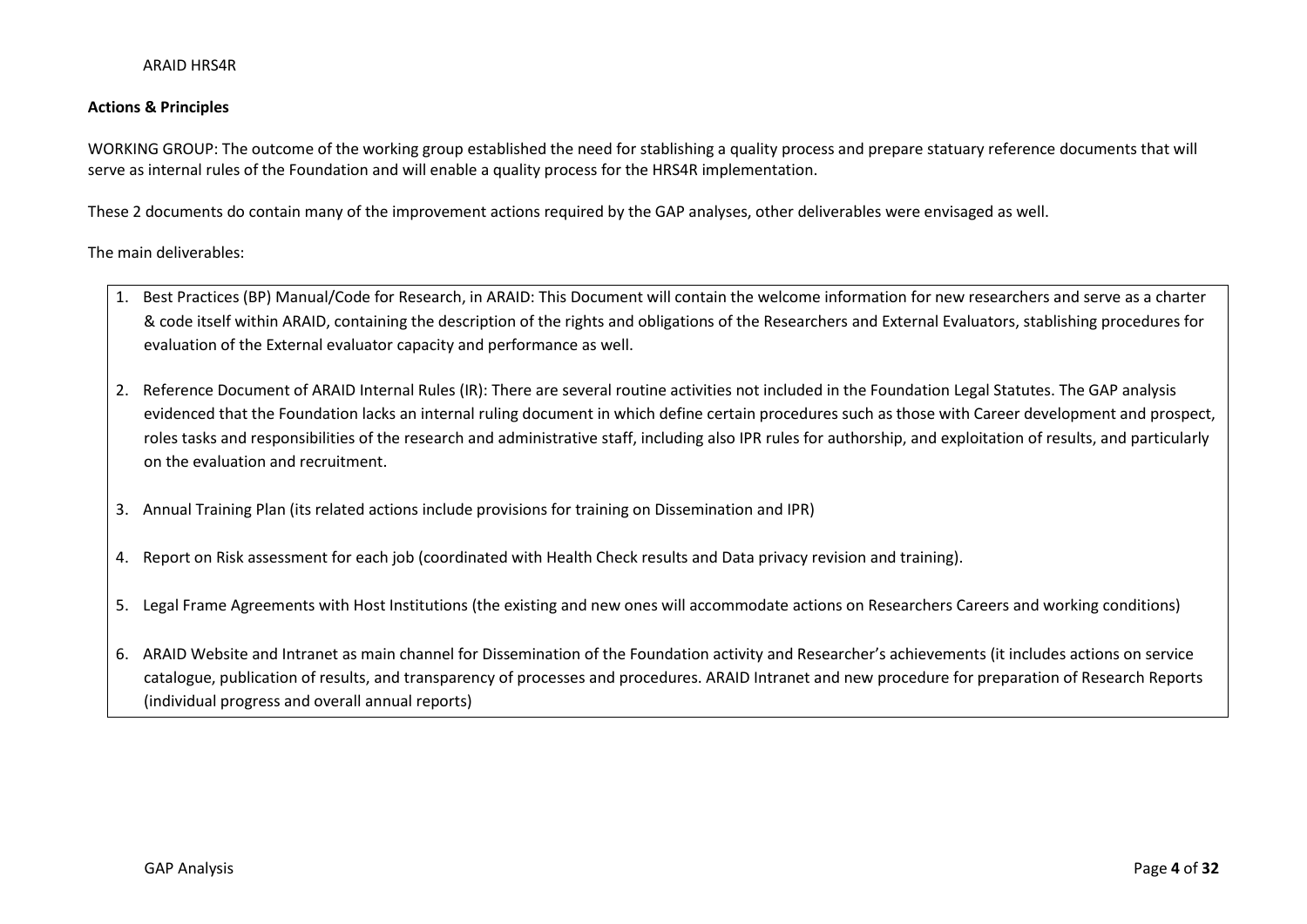## **Step II – Annual (and continuous) Update including changes to Plan and latest legislation.**

#### **GAP ANALYSIS UPDATED**

### **Last version update: Sept 2021**

### **The Human Resources Strategy for Researchers incorporating the Charter and Code**

### **I. Ethical and professional aspects**

**1. Research freedom:** Researchers should focus their research for the good of mankind and for expanding the frontiers of scientific knowledge, while enjoying the freedom of thought and expression, and the freedom to identify methods by which problems are solved, according to recognised ethical principles and practices. Researchers should, however, recognise the limitations to this freedom that could arise as a result of particular research circumstances (including supervision/guidance/management) or operational constraints, e.g. for budgetary or infrastructural reasons or, especially in the industrial sector, for reasons of intellectual property protection. Such limitations should not, however, contravene recognised ethical principles and practices, to which researchers have to adhere.

| <b>Relevant legislation</b><br>(permitting or impeding the implementation of   practices<br>this principle)     | Existing Institutional rules and/or                                 | <b>Actions required</b>                                                  | When/Who                                              |
|-----------------------------------------------------------------------------------------------------------------|---------------------------------------------------------------------|--------------------------------------------------------------------------|-------------------------------------------------------|
| Law 14/2011 of Science, Technology and<br>Innovation                                                            | <b>Araid Legal Statutes</b>                                         | 1- Preparation of the documents                                          | 1- Annually and/or when changes to                    |
| Law 17/2018 of Science and Innovation in<br>Aragon                                                              |                                                                     | Best Practices Manual/Code for<br>Research, in ARAID and                 | legislation are announced.                            |
| Recommendations for the implementation of<br>good scientific practice- Comité de Bioética de<br>España          | Frame agreements with Host<br>Institutions                          | Reference Document of ARAID<br>Internal Rules (IR)<br>and Board Approval | Administration Department and<br><b>Board Members</b> |
| Law 9/2003 on the promotion and coordination<br>of research, development and transfer of<br>knowledge in Aragon | Regional R&D Plan: "Plan Aragonés<br>de Investigación y Desarrollo" | 2- Document Repository                                                   |                                                       |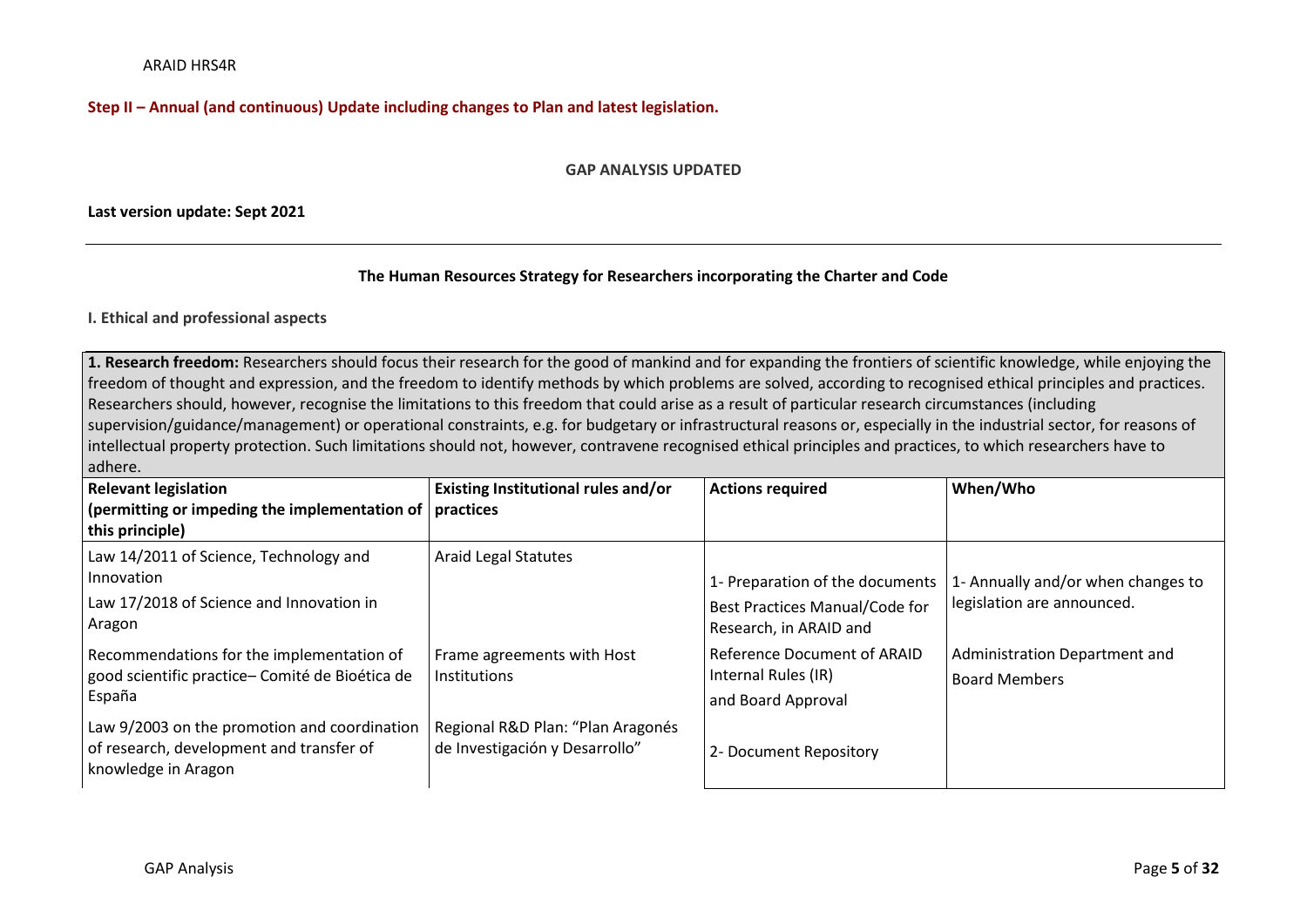| <b>Spanish Constitution</b>                                                                                                                                                                                  | "Internal Regulation of Host Research                        | 2- Continuous process - updated   |
|--------------------------------------------------------------------------------------------------------------------------------------------------------------------------------------------------------------|--------------------------------------------------------------|-----------------------------------|
| Act 50/2002 of 26 December on Foundations                                                                                                                                                                    | Centres"                                                     | when new documents are generated. |
| Law 19/2013 about transparency, public<br>information Access and Good management<br>Royal Legislative Decree 2/2015, of October 23,<br>which approves the revised text of the Law of<br>the Workers' Statute | Internal Rules<br>Best Practices Manual/Code for<br>Research | Administration Department         |

## **2. Ethical principles**

Researchers should adhere to the recognised ethical practices and fundamental ethical principles appropriate to their discipline(s) as well as to ethical standards as documented in the different national, sectorial or institutional Codes of Ethics.

| <b>Relevant legislation</b><br>(permitting or impeding the implementation of $\vert$ practices<br>this principle)                                                                                                     | Existing Institutional rules and/or                                       | <b>Actions required</b>                                                                                          | When/Who                                                                                                     |
|-----------------------------------------------------------------------------------------------------------------------------------------------------------------------------------------------------------------------|---------------------------------------------------------------------------|------------------------------------------------------------------------------------------------------------------|--------------------------------------------------------------------------------------------------------------|
| Recommendations for the implementation of<br>good scientific practice – Comité de Bioética de<br>España<br>Law 14/2011 of Science, Technology and<br>Innovation<br>Law 17/2018 of Science and Innovation in<br>Aragon | <b>Araid Legal Statutes</b><br>Frame agreements with Host<br>Institutions | 1- Preparation of the documents<br><b>Best Practices Manual and</b><br>Internal Rules (IR) and Board<br>Approval | 1- Annual review<br>Administration Department and<br><b>Board Members</b><br>2- Continuous process - updated |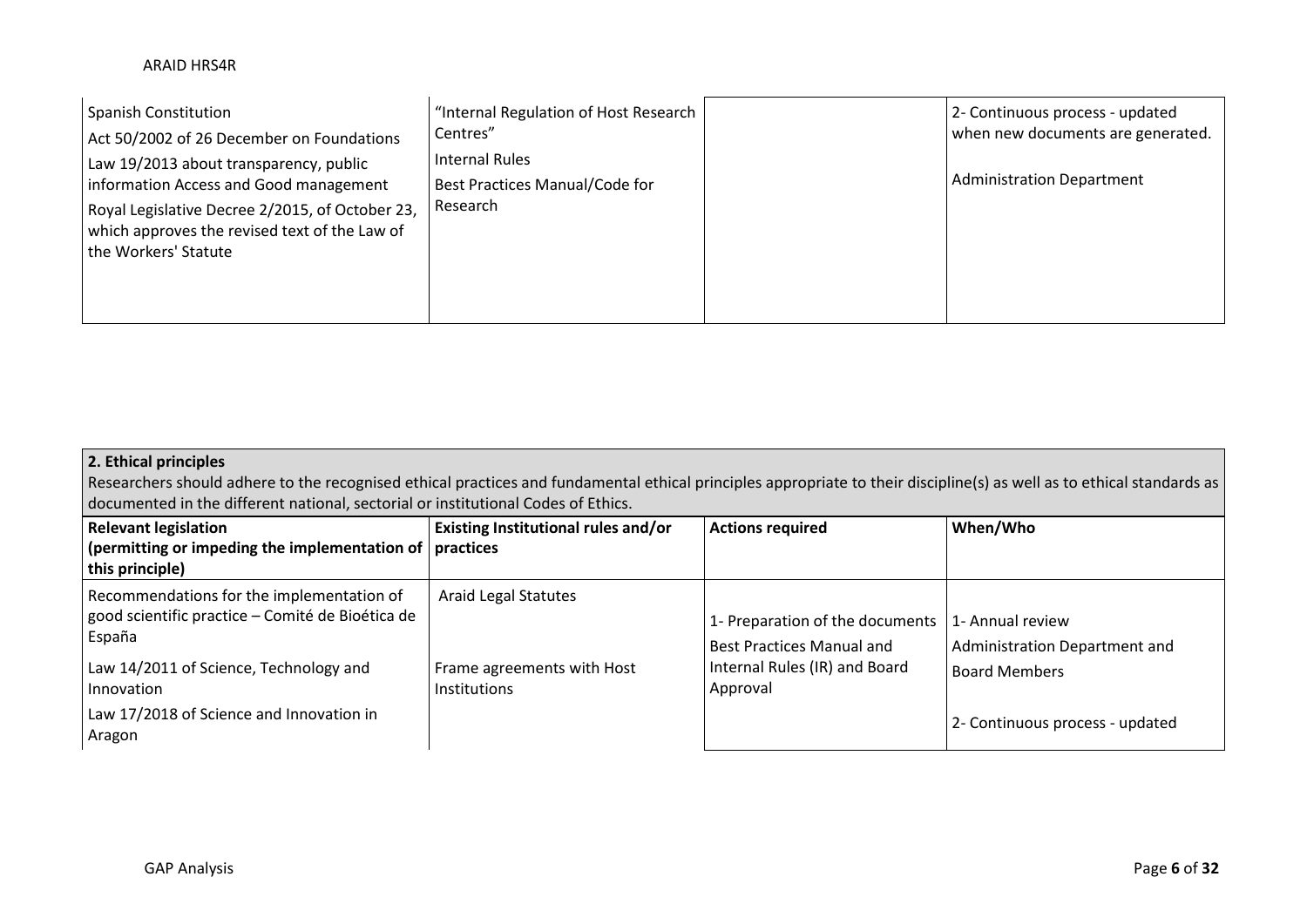| Law 9/2003 on the promotion and coordination    | Internal Rules                 | 2- Document Repository | when new documents are generated. |
|-------------------------------------------------|--------------------------------|------------------------|-----------------------------------|
| of research, development and transfer of        | Best Practices Manual/Code for |                        | <b>Administration Department</b>  |
| knowledge in Aragon                             | Research                       |                        |                                   |
| Act 50/2002 of 26 December on Foundations       |                                |                        |                                   |
| Law 19/2013 about transparency, public          |                                |                        |                                   |
| information Access and Good management          |                                |                        |                                   |
| Royal Legislative Decree 2/2015, of October 23, |                                |                        |                                   |
| which approves the revised text of the Law of   |                                |                        |                                   |
| the Workers' Statute                            |                                |                        |                                   |
| Law 31/1995 on Occupational Risk Prevention     |                                |                        |                                   |

# **3. Professional responsibility**

Researchers should make every effort to ensure that their research is relevant to society and does not duplicate research previously carried out elsewhere. They must avoid plagiarism of any kind and abide by the principle of intellectual property and joint data ownership in the case of research carried out in collaboration with a supervisor(s) and/or other researchers. The need to validate new observations by showing that experiments are reproducible should not be interpreted as plagiarism, provided that the data to be confirmed are explicitly quoted. Researchers should ensure, if any aspect of their work is delegated, that the person to whom it is delegated has the competence to carry it out.

| <b>Relevant legislation</b><br>(permitting or impeding the implementation of $ $ practices<br>this principle)                                                                                                                                                                | Existing Institutional rules and/or                          | <b>Actions required</b>                                                                                          | When/Who                                                                                                 |
|------------------------------------------------------------------------------------------------------------------------------------------------------------------------------------------------------------------------------------------------------------------------------|--------------------------------------------------------------|------------------------------------------------------------------------------------------------------------------|----------------------------------------------------------------------------------------------------------|
| Law 14/2011 of Science, Technology and<br>Innovation<br>Law 17/2018 of Science and Innovation in<br>Aragon                                                                                                                                                                   | Frame agreements with Host<br><b>Institutions</b>            | 1- Preparation of the documents<br><b>Best Practices Manual and</b><br>Internal Rules (IR) and Board<br>Approval | 1- Annual review<br>Administration Department and<br><b>Board Members</b>                                |
| Law 9/2003 on the promotion and coordination<br>of research, development and transfer of<br>knowledge in Aragon<br>Law 11/1986, of March 20, on Patents, repealed<br>on April 1, 2017 by Law 24/2015, of July 24, on<br>Patents<br>Act 50/2002 of 26 December on Foundations | Internal Rules<br>Best Practices Manual/Code for<br>Research | 2- Document Repository                                                                                           | 2- Continuous process - updated<br>when new documents are generated.<br><b>Administration Department</b> |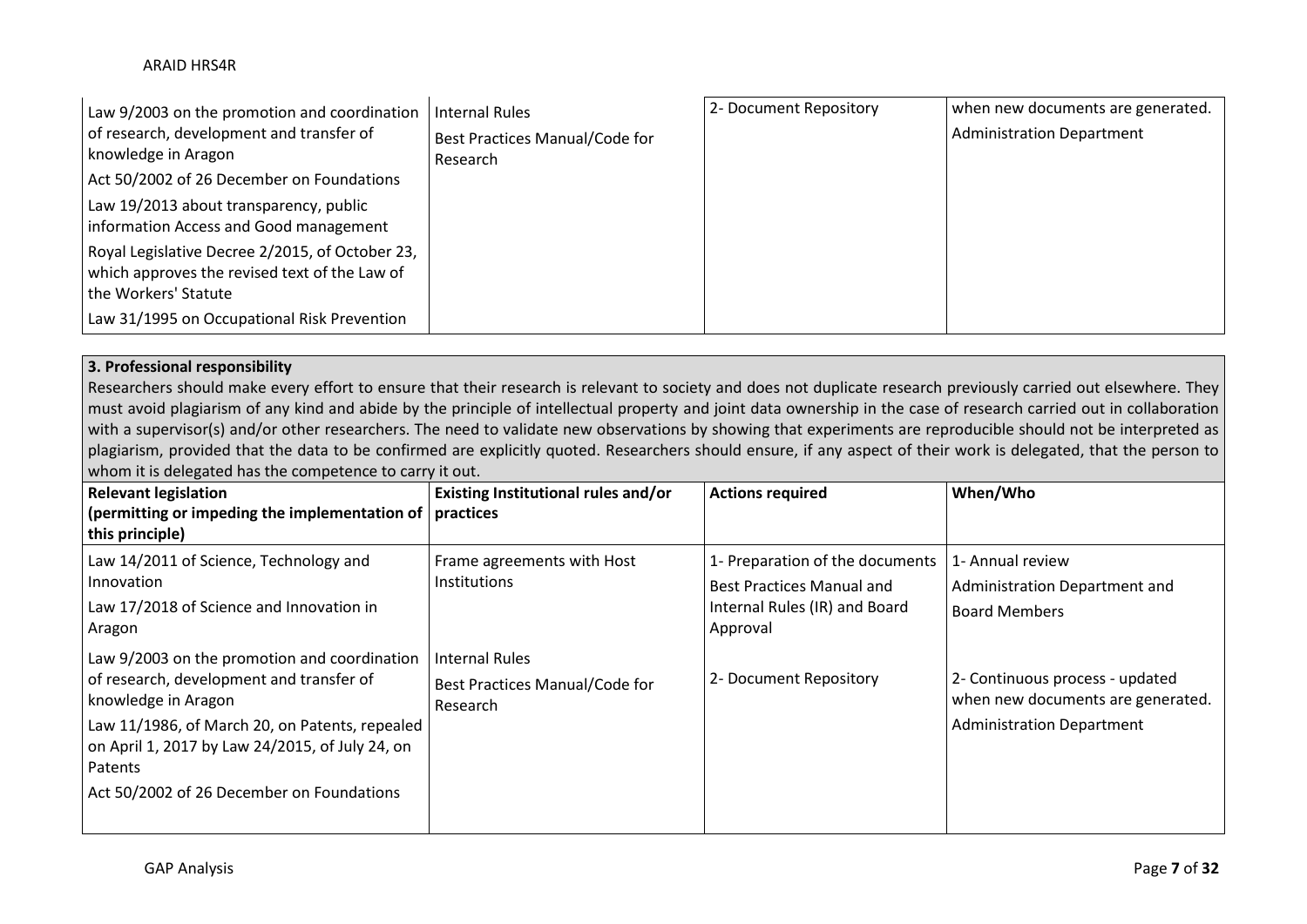### **4. Professional attitude**

Researchers should be familiar with the strategic goals governing their research environment and funding mechanisms, and should seek all necessary approvals before starting their research or accessing the resources provided. They should inform their employers, funders or supervisor when their research project is delayed, redefined or completed, or give notice if it is to be terminated earlier or suspended for whatever reason.

| <b>Relevant legislation</b><br>(permitting or impeding the implementation of $\vert$ practices<br>this principle) | Existing Institutional rules and/or               | <b>Actions required</b>                                                                                     | When/Who                                                                                                 |
|-------------------------------------------------------------------------------------------------------------------|---------------------------------------------------|-------------------------------------------------------------------------------------------------------------|----------------------------------------------------------------------------------------------------------|
| Law 14/2011 of Science, Technology and<br>Innovation<br>Law 17/2018 of Science and Innovation in<br>Aragon        | Frame agreements with Host<br><b>Institutions</b> | 1- Preparation of the documents<br><b>Best Practices Code and Internal</b><br>Rules (IR) and Board Approval | 1- Annual review<br>Administration Department and<br><b>Board Members</b>                                |
| Act 50/2002 of 26 December on Foundations<br>Spanish Royal Decree 63/2006 of Researchers at  <br>training stages  | Internal Rules of Host Institutions               | 2- Document Repository                                                                                      | 2- Continuous process - updated<br>when new documents are generated.<br><b>Administration Department</b> |

**5. Contractual and legal obligations:** Researchers at all levels must be familiar with the national, sectoral or institutional regulations governing training and/or working conditions. This includes Intellectual Property Rights regulations, and the requirements and conditions of any sponsor or funders, independently of the nature of their contract. Researchers should adhere to such regulations by delivering the required results (e.g. thesis, publications, patents, reports, new products development, etc) as set out in the terms and conditions of the contract or equivalent document.

| Relevant legislation                                                                                       | <b>Existing Institutional rules and/or</b> | <b>Actions required</b>                                                                                                         | When/Who                                              |
|------------------------------------------------------------------------------------------------------------|--------------------------------------------|---------------------------------------------------------------------------------------------------------------------------------|-------------------------------------------------------|
| (permitting or impeding the implementation of $\vert$ practices                                            |                                            |                                                                                                                                 |                                                       |
| this principle)                                                                                            |                                            |                                                                                                                                 |                                                       |
| Law 14/2011 of Science, Technology and<br>Innovation<br>Law 17/2018 of Science and Innovation in<br>Aragon | Frame agreements with Host<br>Institutions | 1- Preparation of the documents $ 1-$ Annual review<br>Best Practices Code and Internal<br><b>Rules (IR) and Board Approval</b> | Administration Department and<br><b>Board Members</b> |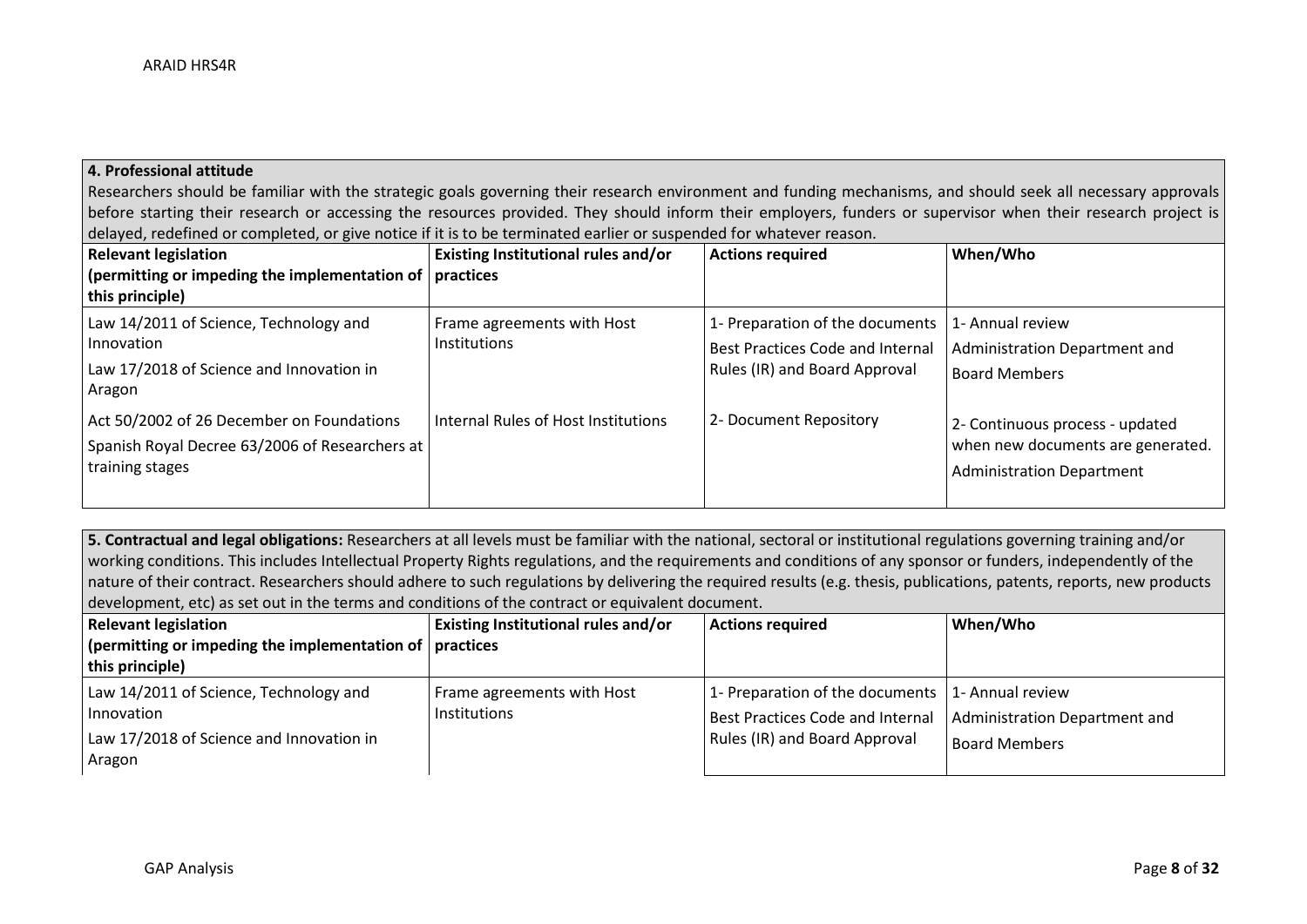**6. Accountability:** Researchers need to be aware that they are accountable towards their employers, funders or other related public or private bodies as well as, on more ethical grounds, towards society as a whole. In particular, researchers funded by public funds are also accountable for the efficient use of taxpayers' money. Consequently, they should adhere to the principles of sound, transparent and efficient financial management and cooperate with any authorised audits of their research, whether undertaken by their employers/funders or by ethics committees. Methods of collection and analysis, the outputs and, where applicable, details of the data should be open to internal and external scrutiny, whenever necessary and as requested by the appropriate authorities.

| <b>Relevant legislation</b>                                                                                                                                                                   | <b>Existing Institutional rules and/or</b>        | <b>Actions required</b>  | When/Who                                                             |
|-----------------------------------------------------------------------------------------------------------------------------------------------------------------------------------------------|---------------------------------------------------|--------------------------|----------------------------------------------------------------------|
| $\vert$ (permitting or impeding the implementation of $\vert$ practices<br>this principle)                                                                                                    |                                                   |                          |                                                                      |
| Law 38/2003 of 17 November on General<br><b>Subsidies</b>                                                                                                                                     | Frame agreements with Host<br><b>Institutions</b> | 1-Internal annual report | 1- Annually and/or when changes to<br>legislation are announced.     |
| Decree 148/2013, of 10 September, of the<br>Government of Aragon, which establishes the<br>regulatory bases for the granting of subsidies in<br>research, innovation and information society, | <b>Routine Practices</b><br><b>Internal Rules</b> |                          | <b>Administration Department</b>                                     |
| modified by Decree 193/2014, of 18 November,<br>of the Government of Aragon                                                                                                                   | Best Practices Manual/Code for<br>Research        | 2- Intranet +website     | 2- Continuous process - updated<br>when new documents are generated. |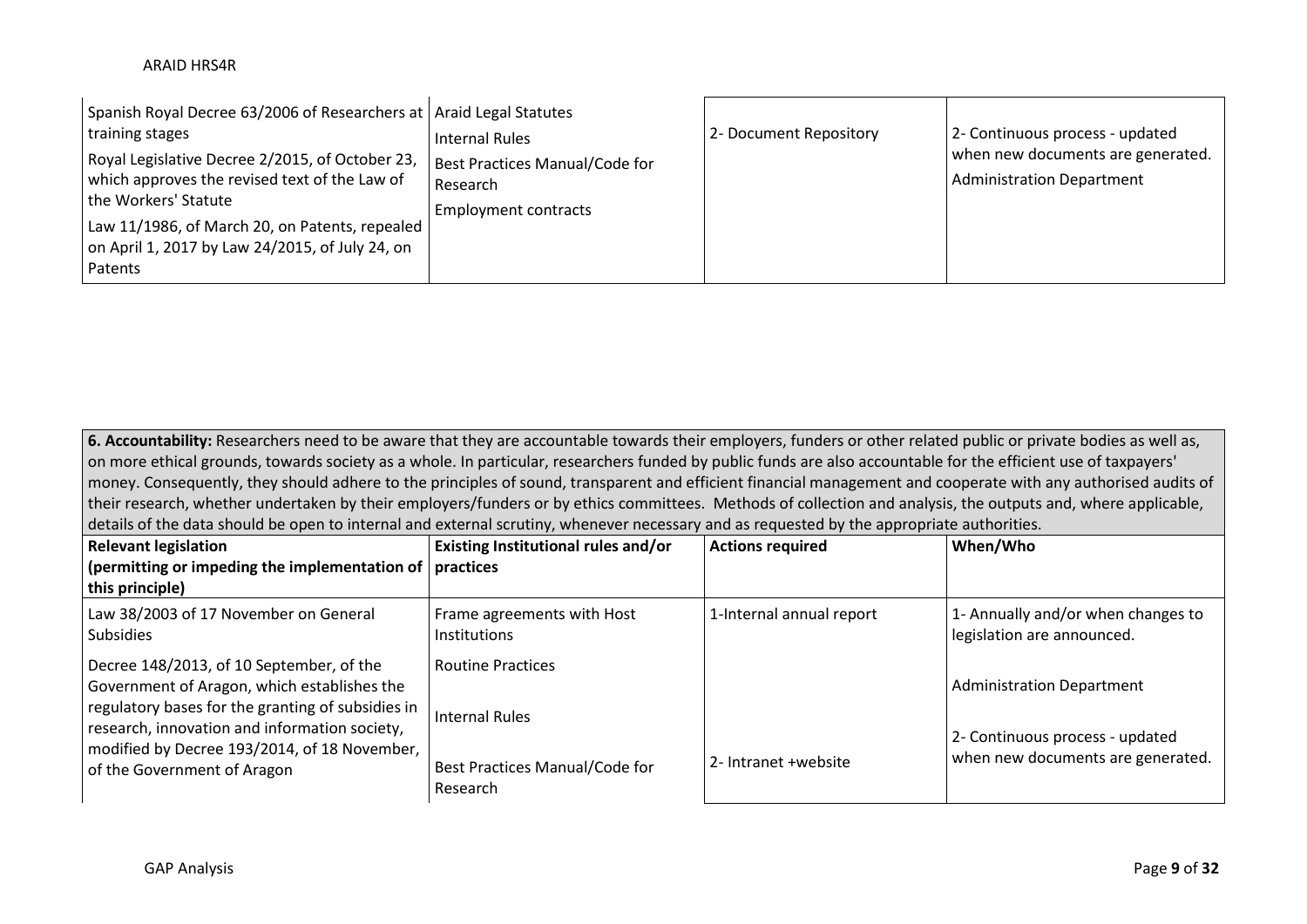| Act 50/2002 of 26 December on Foundations                                                                             |  | Administration (Communications) |
|-----------------------------------------------------------------------------------------------------------------------|--|---------------------------------|
| Law 11/1986, of March 20, on Patents, repealed  <br>on April 1, 2017 by Law 24/2015, of July 24, on<br><b>Patents</b> |  | Department                      |
| Law 19/2013 about transparency, public<br>information Access and Good management                                      |  |                                 |

## **7. Good practice in research**

Researchers should at all times adopt safe working practices, in line with national legislation, including taking the necessary precautions for health and safety and for recovery from information technology disasters, e.g. by preparing proper back-up strategies. They should also be familiar with the current national legal requirements regarding data protection and confidentiality protection requirements, and undertake the necessary steps to fulfil them at all times.

| <b>Relevant legislation</b><br>(permitting or impeding the implementation of $ $ practices<br>this principle)                   | Existing Institutional rules and/or                                                  | <b>Actions required</b> | When/Who                                                                                |
|---------------------------------------------------------------------------------------------------------------------------------|--------------------------------------------------------------------------------------|-------------------------|-----------------------------------------------------------------------------------------|
| Recommendations for the implementation of<br>good scientific practice - Comité de Bioética de<br>España                         | Frame agreements with Host<br><b>Institutions</b>                                    |                         | Report on evaluation risks in jobs   Continuous Process revised priodically<br>(by law) |
| Law 3/2018 of 5 December on the Protection of<br><b>Personal Data and General Data Protection</b><br>Regulation (GDPR) 2016/679 | l Routine Practices<br>Inscription in the General Data<br><b>Protection Registry</b> |                         | Administration Department and<br>Regional Private Health Insurance<br>(MAZ) and SPMAS   |
| Law 31/1995 on Occupational Risk Prevention                                                                                     |                                                                                      |                         |                                                                                         |
| Law 14/2011 of Science, Technology and<br>Innovation                                                                            |                                                                                      |                         |                                                                                         |
| Law 17/2018 of Science and Innovation in<br>Aragon                                                                              |                                                                                      |                         |                                                                                         |

**8. Dissemination, exploitation of results:** All researchers should ensure, in compliance with their contractual arrangements, that the results of their research are disseminated and exploited, e.g. communicated, transferred into other research settings or, if appropriate, commercialised. Senior researchers, in particular, are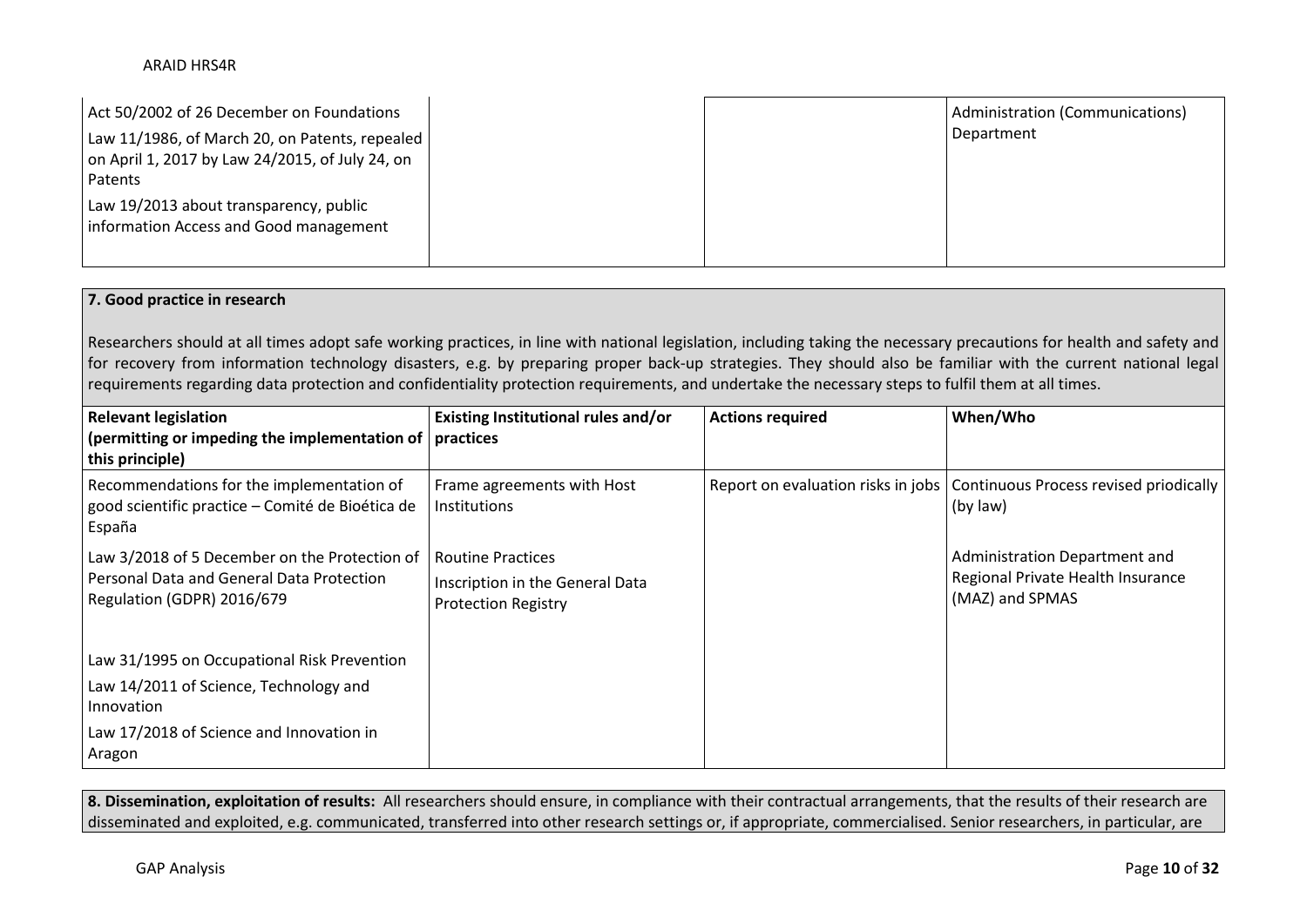expected to take a lead in ensuring that research is fruitful and that results are either exploited commercially or made accessible to the public (or both) whenever the opportunity arises.

| <b>Relevant legislation</b><br>(permitting or impeding the implementation of $ $ practices<br>this principle)                                                                                                                                                                                                                                                                                                                                                                                       | Existing Institutional rules and/or                                                                                   | <b>Actions required</b>                                                                                                                                                                                                        | When/Who                                                                                                                                                                                                         |
|-----------------------------------------------------------------------------------------------------------------------------------------------------------------------------------------------------------------------------------------------------------------------------------------------------------------------------------------------------------------------------------------------------------------------------------------------------------------------------------------------------|-----------------------------------------------------------------------------------------------------------------------|--------------------------------------------------------------------------------------------------------------------------------------------------------------------------------------------------------------------------------|------------------------------------------------------------------------------------------------------------------------------------------------------------------------------------------------------------------|
| Law 14/2011 of Science, Technology and<br>Innovation<br>Law 17/2018 of Science and Innovation in<br>Aragon<br>Act 50/2002 of 26 December on Foundations<br>Law 11/1986, of March 20, on Patents, repealed  <br>on April 1, 2017 by Law 24/2015, of July 24, on<br>Patents<br>Royal Decree 55/2002, of 18 January, on<br>exploitation and transfer of inventions made in<br>public research entities, in accordance with the<br>provisions of article 20 of Law 11/1986, of 20<br>March, on Patents. | <b>ARAID legal Statutes</b><br>Project results<br><b>Internal Rules</b><br>Best Practices Manual/Code for<br>Research | 1 - Training on Communication<br>skills towards public media -<br><b>Annual Training Plan</b><br>2 - Annual report research<br>activity<br>3- Rules to acknowledge<br>Authorship.<br>+ Research activity<br>(Intranet+website) | 1 - Training Discontinued.<br>2- Continuous in website<br>3- Host Institution agreements.<br>Revised periodically, at least at each<br>change of workprogramme.<br>+ Ongoing<br><b>Administration Department</b> |

**9. Public engagement:** Researchers should ensure that their research activities are made known to society at large in such a way that they can be understood by non-specialists, thereby improving the public's understanding of science. Direct engagement with the public will help researchers to better understand public interest in priorities for science and technology and also the public's concerns.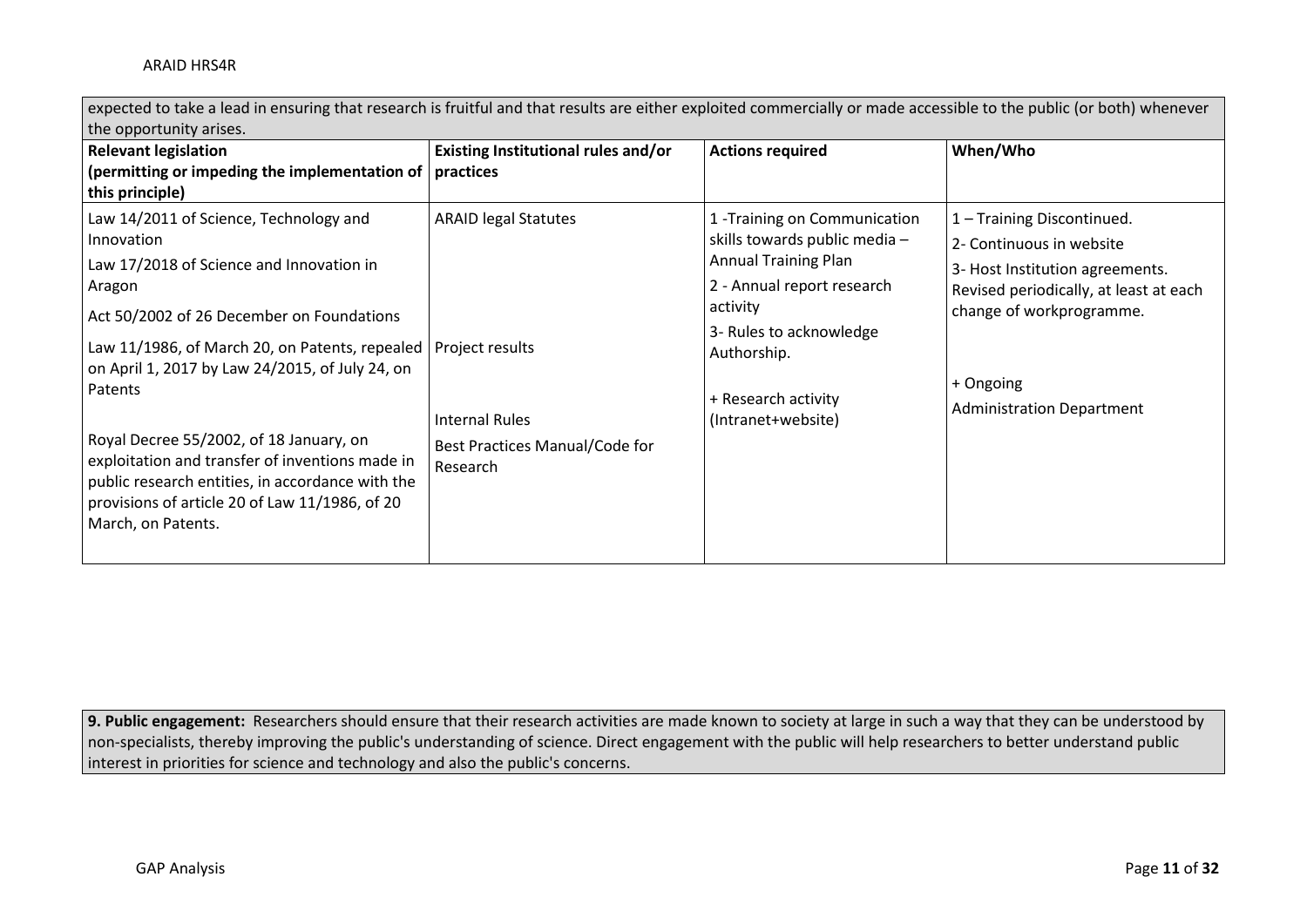| <b>Relevant legislation</b>                                 | Existing Institutional rules and/or | <b>Actions required</b>         | When/Who                         |
|-------------------------------------------------------------|-------------------------------------|---------------------------------|----------------------------------|
| (permitting or impeding the implementation of $ $ practices |                                     |                                 |                                  |
| this principle)                                             |                                     |                                 |                                  |
| Law 14/2011 of Science, Technology and                      | Routine activities                  | Annual report research activity | Annually                         |
| Innovation                                                  | Best Practices Manual/Code for      | + Research activity             | + Ongoing                        |
| Law 17/2018 of Science and Innovation in                    | Research                            | (Intranet+website)              | <b>Administration Department</b> |
| Aragon                                                      | Project results                     |                                 |                                  |
| Act 50/2002 of 26 December on Foundations                   | Website                             |                                 |                                  |
| Law19/2013 about transparency, public                       |                                     |                                 |                                  |
| information Access and Good management                      |                                     |                                 |                                  |
|                                                             |                                     |                                 |                                  |
|                                                             |                                     |                                 |                                  |

| 10. Non discrimination: Employers and/or funders of researchers will not discriminate against researchers in any way on the basis of gender, age, ethnic, national<br>or social origin, religion or belief, sexual orientation, language, disability, political opinion, social or economic condition. |                                            |                                                                   |                                                                      |  |
|--------------------------------------------------------------------------------------------------------------------------------------------------------------------------------------------------------------------------------------------------------------------------------------------------------|--------------------------------------------|-------------------------------------------------------------------|----------------------------------------------------------------------|--|
| <b>Relevant legislation</b><br>(permitting or impeding the implementation of $ $ practices                                                                                                                                                                                                             | <b>Existing Institutional rules and/or</b> | <b>Actions required</b>                                           | When/Who                                                             |  |
| this principle)<br>Organic Law 3/2007 of 22 March, for the                                                                                                                                                                                                                                             | <b>Araid Legal Statutes</b>                | 1- Preparation of the documents                                   | Annual review                                                        |  |
| effective equality of men and women<br>Royal Decree 6/2019 of 1 march on equality                                                                                                                                                                                                                      |                                            | Best Practices Code and Internal<br>Rules (IR) and Board Approval | Administration Department and Board<br>Members                       |  |
| Law 1/2013 of 29 November, for the disability                                                                                                                                                                                                                                                          | <b>Routine Practices</b>                   | 2- Document Repository                                            | 2- Continuous process - updated<br>when new documents are generated. |  |
| <b>Spanish Constitution</b><br>Royal Legislative Decree 2/2015, of October 23,<br>which approves the revised text of the Law of<br>the Workers' Statute                                                                                                                                                | COFUND evaluation procedures               |                                                                   | <b>Administration Department</b>                                     |  |

**11. Evaluation/ appraisal systems:** Employers and/or funders should introduce for all researchers, including senior researchers, evaluation/appraisal systems for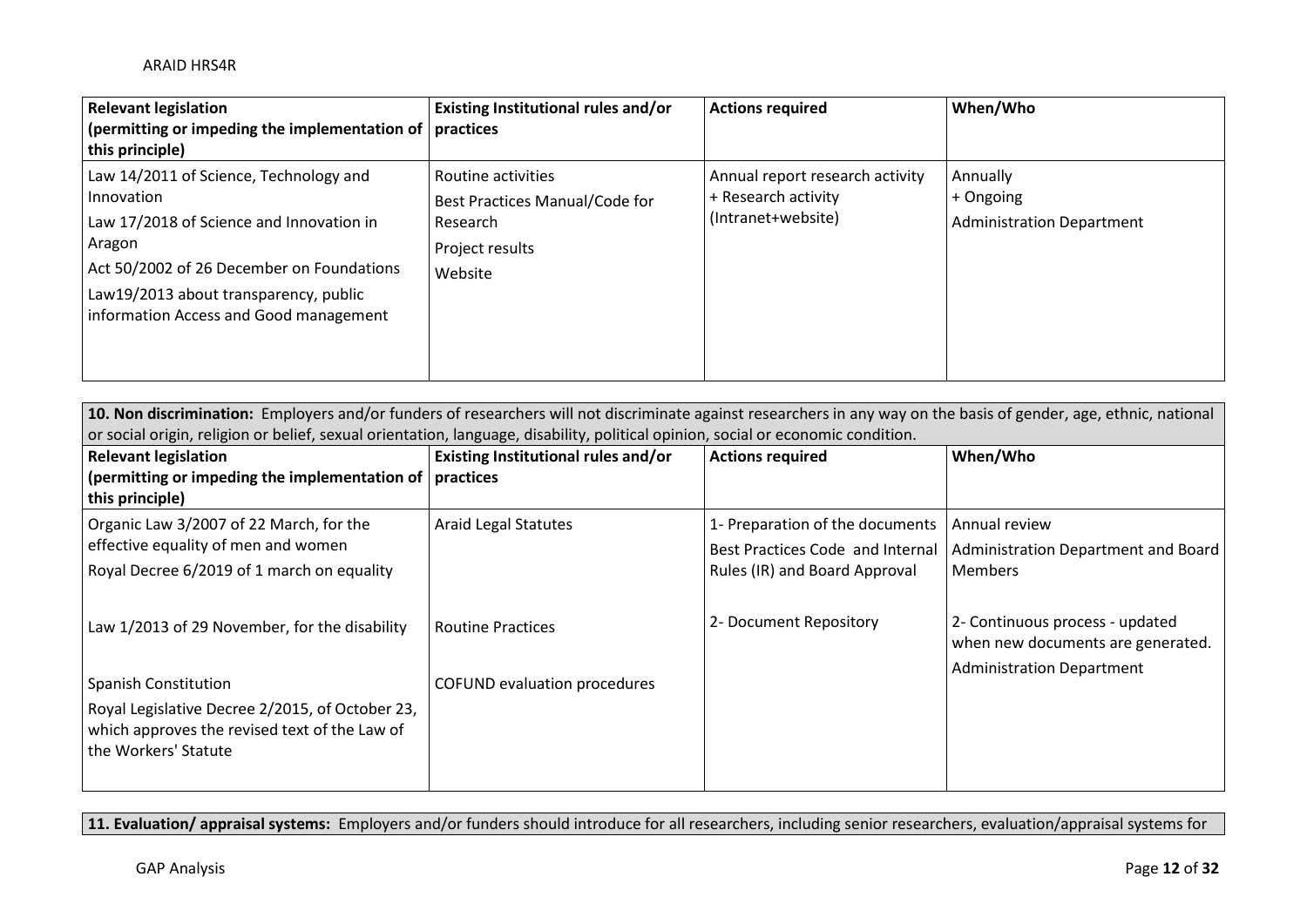| international) committee.                                                                                                                                                                                                                                                                                                                                         |                                                                                                                                           |                                                                                                                                |                                                                                                                                                                                       |
|-------------------------------------------------------------------------------------------------------------------------------------------------------------------------------------------------------------------------------------------------------------------------------------------------------------------------------------------------------------------|-------------------------------------------------------------------------------------------------------------------------------------------|--------------------------------------------------------------------------------------------------------------------------------|---------------------------------------------------------------------------------------------------------------------------------------------------------------------------------------|
| <b>Relevant legislation</b><br>(permitting or impeding the implementation of $ $ practices<br>this principle)                                                                                                                                                                                                                                                     | Existing Institutional rules and/or                                                                                                       | <b>Actions required</b>                                                                                                        | When/Who                                                                                                                                                                              |
| Law 14/2011 of Science, Technology and<br>Innovation<br>Law 17/2018 of Science and Innovation in<br>Aragon<br>Royal Legislative Decree 2/2015, of October 23,<br>which approves the revised text of the Law of<br>the Workers' Statute<br>Law 38/2003 of 17 November on General<br>Subsidies<br>Spanish Royal Decree 63/2006 of Researchers at<br>training stages | <b>Routine Practices</b><br>Routine Practices and regional<br>Projects<br>Agreement with CNEAI for the<br>evaluation of research activity | 1- Preparation of the documents<br>Best Practices Code and Internal<br>Rules (IR) and Board Approval<br>2- Document Repository | 1- Annual review<br>Administration Department and Board<br><b>Members</b><br>2- Continuous process - updated<br>when new documents are generated.<br><b>Administration Department</b> |

assessing their professional performance on a regular basis and in a transparent manner by an independent (and, in the case of senior researchers, preferably

### **II. Recruitment**

**12. Recruitment:** Employers and/or funders should ensure that the entry and admission standards for researchers, particularly at the beginning at their careers, are clearly specified and should also facilitate access for disadvantaged groups or for researchers returning to a research career, including teachers (of any level) returning to a research career. Employers and/or funders of researchers should adhere to the principles set out in the Code of Conduct for the Recruitment of Researchers when appointing or recruiting researchers.

| <b>Relevant legislation</b>                                             | Existing Institutional rules and/or | <b>Actions required</b> | When/Who |
|-------------------------------------------------------------------------|-------------------------------------|-------------------------|----------|
| $\vert$ (permitting or impeding the implementation of $\vert$ practices |                                     |                         |          |
| this principle)                                                         |                                     |                         |          |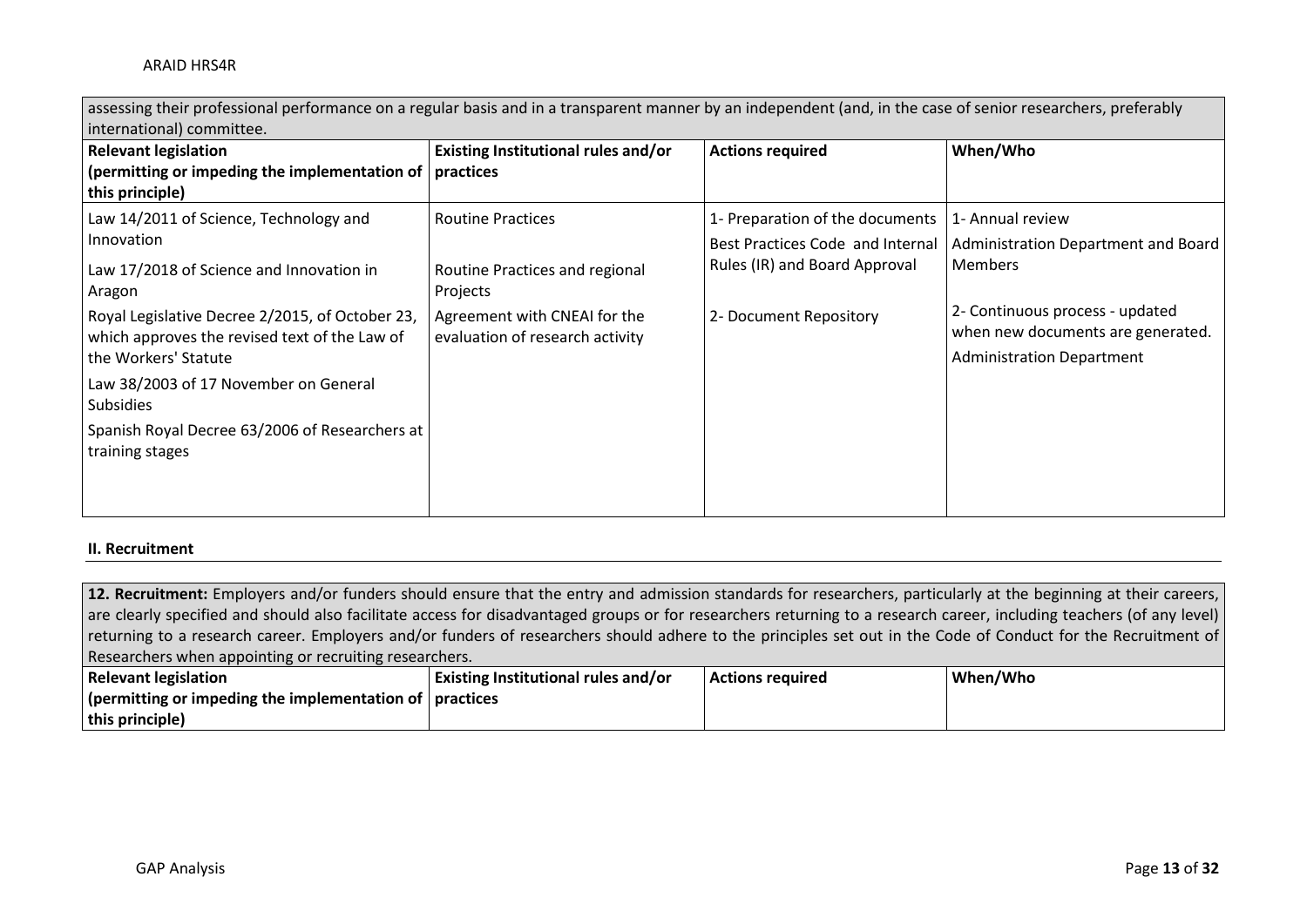| <b>Spanish Constitution</b><br>Law 14/2011 of Science, Technology and<br>Innovation                                                                                                                                                                                                                                                                                                                                                                                                                                                                                                                                                                                                        | Routine practices                       | 1- Transparency in evaluation<br>and selection process - IR and<br>publication in ARAID website | 1- (Annual review) and Call<br>information at each Recruitment Call |
|--------------------------------------------------------------------------------------------------------------------------------------------------------------------------------------------------------------------------------------------------------------------------------------------------------------------------------------------------------------------------------------------------------------------------------------------------------------------------------------------------------------------------------------------------------------------------------------------------------------------------------------------------------------------------------------------|-----------------------------------------|-------------------------------------------------------------------------------------------------|---------------------------------------------------------------------|
| Law 17/2018 of Science and Innovation in<br>Aragon                                                                                                                                                                                                                                                                                                                                                                                                                                                                                                                                                                                                                                         |                                         | 2-Improve the use and review<br>the appropriateness of the<br>intranet                          | 2- Continuous process - updated<br>when new content is generated.   |
| Royal Legislative Decree 2/2015, of October 23,<br>which approves the revised text of the Law of<br>the Workers' Statute                                                                                                                                                                                                                                                                                                                                                                                                                                                                                                                                                                   | <b>ARAIDEU COFUND recruitment rules</b> | 3-Employment contracts<br>                                                                      | 3-At the end of each Call.<br><b>Administration Department</b>      |
| Organic Law 3/2007 of 22 March, for the<br>effective equality of men and women                                                                                                                                                                                                                                                                                                                                                                                                                                                                                                                                                                                                             |                                         |                                                                                                 |                                                                     |
| Royal Decree 6/2019 of 1 march on equality                                                                                                                                                                                                                                                                                                                                                                                                                                                                                                                                                                                                                                                 |                                         |                                                                                                 |                                                                     |
| Law 1/2013 of 29 November, for the disability                                                                                                                                                                                                                                                                                                                                                                                                                                                                                                                                                                                                                                              |                                         |                                                                                                 |                                                                     |
| Royal Legislative Decree 8/2015, of October 30,<br>approving the revised text of the General Law of<br><b>Social Security</b>                                                                                                                                                                                                                                                                                                                                                                                                                                                                                                                                                              |                                         |                                                                                                 |                                                                     |
|                                                                                                                                                                                                                                                                                                                                                                                                                                                                                                                                                                                                                                                                                            |                                         |                                                                                                 |                                                                     |
| 13. Recruitment (Code): Employers and/or funders should establish recruitment procedures which are open, efficient, transparent, supportive and internationally<br>comparable, as well as tailored to the type of positions advertised. Advertisements should give a broad description of knowledge and competencies required, and<br>should not be so specialised as to discourage suitable applicants. Employers should include a description of the working conditions and entitlements, including<br>career development prospects. Moreover, the time allowed between the advertisement of the vacancy or the call for applications and the deadline for reply<br>should be realistic. |                                         |                                                                                                 |                                                                     |
| <b>Relevant legislation</b>                                                                                                                                                                                                                                                                                                                                                                                                                                                                                                                                                                                                                                                                | Existing Institutional rules and/or     | <b>Actions required</b>                                                                         | When/Who                                                            |
| (permitting or impeding the implementation of $ $ practices                                                                                                                                                                                                                                                                                                                                                                                                                                                                                                                                                                                                                                |                                         |                                                                                                 |                                                                     |
| this principle)                                                                                                                                                                                                                                                                                                                                                                                                                                                                                                                                                                                                                                                                            |                                         |                                                                                                 |                                                                     |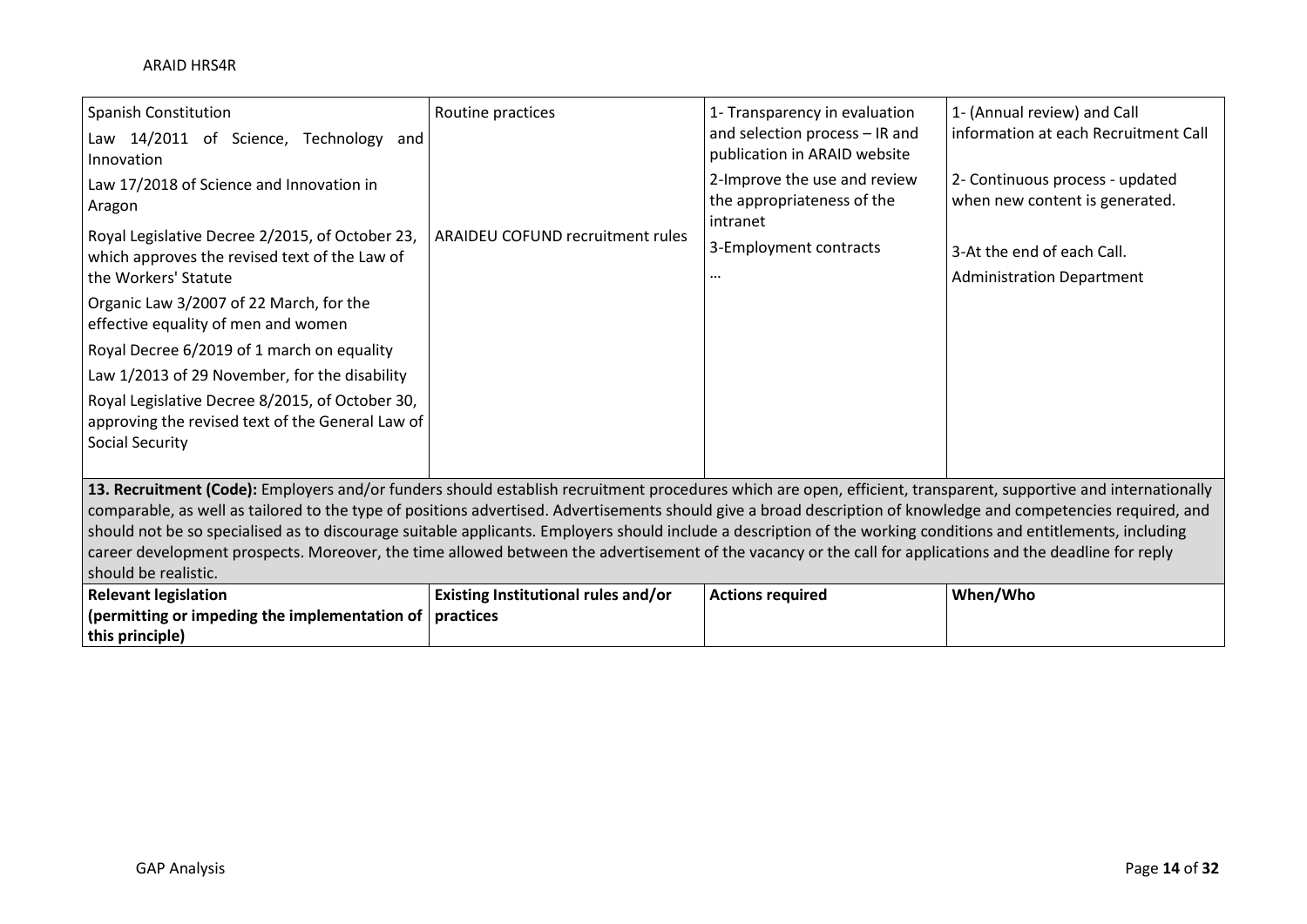| <b>Spanish Constitution</b><br>Law 14/2011 of Science,<br>Technology<br>and l<br>Innovation                                   | Routine practices           | 1- Transparency in evaluation<br>and selection process - IR and<br>publication in ARAID website | 1- Annual review and Call information<br>at each Recruitment Call |
|-------------------------------------------------------------------------------------------------------------------------------|-----------------------------|-------------------------------------------------------------------------------------------------|-------------------------------------------------------------------|
| Law 17/2018 of Science and Innovation in<br>Aragon                                                                            |                             | 2-Improve the use and review<br>the appropriateness of the<br>intranet                          | 2- Continuous process - updated<br>when new content is generated. |
| Royal Legislative Decree 2/2015, of October 23,<br>which approves the revised text of the Law of<br>the Workers' Statute      |                             |                                                                                                 |                                                                   |
| Organic Law 3/2007 of 22 March, for the<br>effective equality of men and women                                                |                             |                                                                                                 |                                                                   |
| Royal Decree 6/2019 of 1 march on equality<br>Law 1/2013 of 29 November, for the disability                                   |                             |                                                                                                 |                                                                   |
| Royal Legislative Decree 8/2015, of October 30,<br>approving the revised text of the General Law of<br><b>Social Security</b> | COFUND recruitment strategy |                                                                                                 |                                                                   |

14. Selection (Code): Selection committees should bring together diverse expertise and competences and should have an adequate gender balance and, where appropriate and feasible, include members from different sectors (public and private) and disciplines, including from other countries and with relevant experience to assess the candidate. Whenever possible, a wide range of selection practices should be used, such as external expert assessment and face-to-face interviews. Members of selection panels should be adequately trained should be realistic.

| <b>Relevant legislation</b>                                                         | Existing Institutional rules and/or | <b>Actions required</b> | When/Who |
|-------------------------------------------------------------------------------------|-------------------------------------|-------------------------|----------|
| $\frac{1}{2}$ (permitting or impeding the implementation of $\frac{1}{2}$ practices |                                     |                         |          |
| this principle)                                                                     |                                     |                         |          |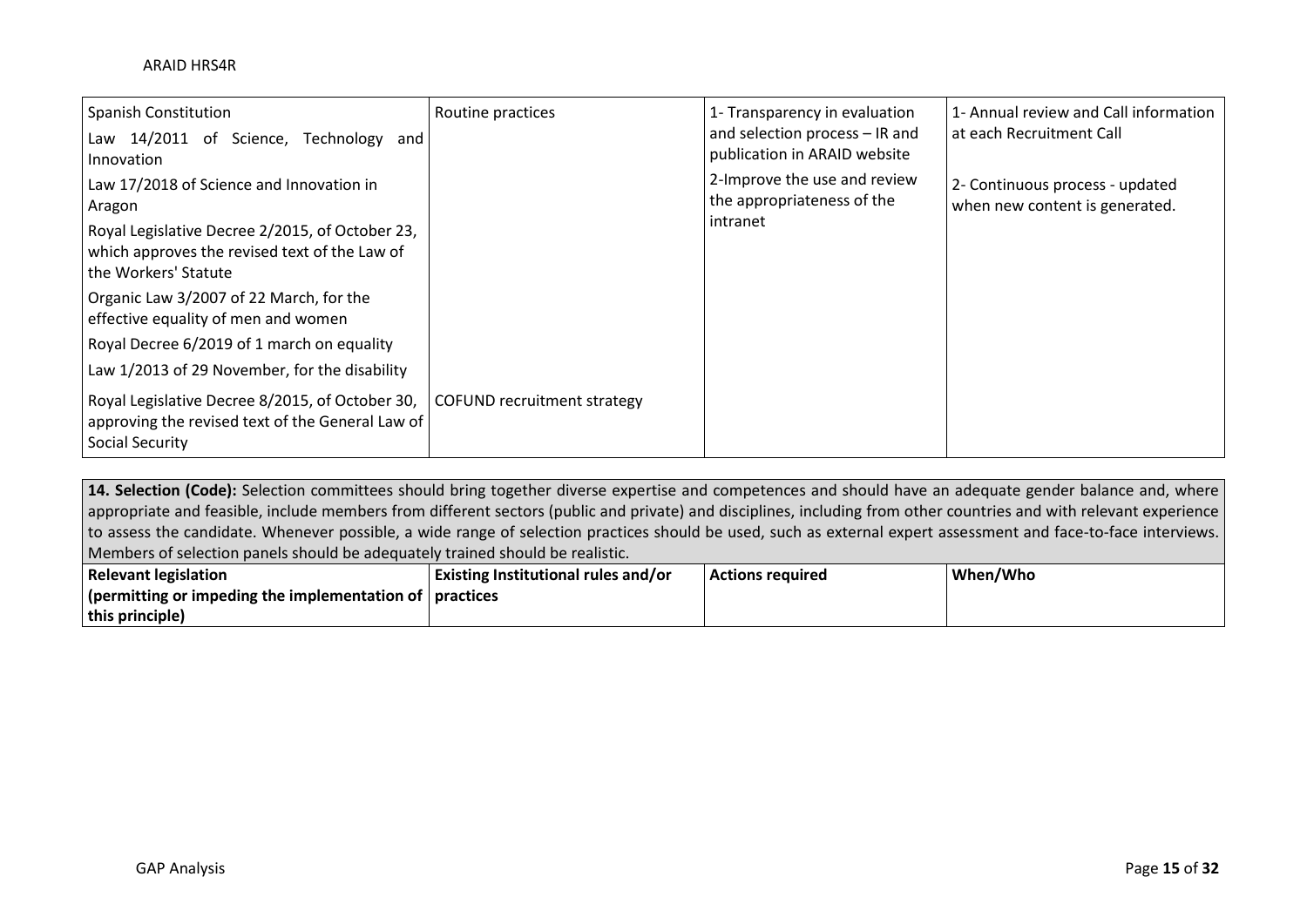| Law 14/2011 of Science, Technology and<br>Innovation<br>Law 17/2018 of Science and Innovation in<br>Aragon<br>Royal Legislative Decree 2/2015, of October 23,<br>which approves the revised text of the Law of<br>the Workers' Statute<br>Organic Law 3/2007 of 22 March, for the<br>effective equality of men and women<br>Royal Decree 6/2019 of 1 march on equality<br>Law 1/2013 of 29 November, for the disability | Routine practices<br><b>COFUND recruitment strategy</b> | 1- Transparency in evaluation<br>and selection process - IR and<br>publication in ARAID website<br>2-Improve the use and review<br>the appropriateness of the<br>intranet<br>3 - Rate the Evaluator/Scientific<br>Committee Performance and<br>preparation. | 1- Annual review and Call information<br>l at each Recruitment Call<br>2- Continuous process - updated<br>when new content is generated.<br><b>Administration Department</b><br>3- At each call.<br>Administration Department and Board<br>Approval (if required) |
|-------------------------------------------------------------------------------------------------------------------------------------------------------------------------------------------------------------------------------------------------------------------------------------------------------------------------------------------------------------------------------------------------------------------------|---------------------------------------------------------|-------------------------------------------------------------------------------------------------------------------------------------------------------------------------------------------------------------------------------------------------------------|-------------------------------------------------------------------------------------------------------------------------------------------------------------------------------------------------------------------------------------------------------------------|
|-------------------------------------------------------------------------------------------------------------------------------------------------------------------------------------------------------------------------------------------------------------------------------------------------------------------------------------------------------------------------------------------------------------------------|---------------------------------------------------------|-------------------------------------------------------------------------------------------------------------------------------------------------------------------------------------------------------------------------------------------------------------|-------------------------------------------------------------------------------------------------------------------------------------------------------------------------------------------------------------------------------------------------------------------|

15. Transparency (Code): Candidates should be informed, prior to the selection, about the recruitment process and the selection criteria, the number of available positions and the career development prospects. They should also be informed after the selection process about the strengths and weaknesses of their applications.

| <b>Relevant legislation</b><br>(permitting or impeding the implementation of $ $ practices<br>this principle)                                                                                                                          | Existing Institutional rules and/or                     | <b>Actions required</b>                                                                                                                                                   | When/Who                                                                                                                                                                   |
|----------------------------------------------------------------------------------------------------------------------------------------------------------------------------------------------------------------------------------------|---------------------------------------------------------|---------------------------------------------------------------------------------------------------------------------------------------------------------------------------|----------------------------------------------------------------------------------------------------------------------------------------------------------------------------|
| Law 14/2011 of Science, Technology and<br>Innovation<br>Law 17/2018 of Science and Innovation in<br>Aragon<br>Royal Legislative Decree 2/2015, of October 23,<br>which approves the revised text of the Law of<br>the Workers' Statute | Routine practices<br><b>COFUND recruitment strategy</b> | 1- Transparency in evaluation<br>and selection process - IR and<br>publication in ARAID website<br>2-Improve the use and review<br>the appropriateness of the<br>intranet | 1- Annual review and Call information<br>at each Recruitment Call<br>2- Continuous process - updated<br>when new content is generated.<br><b>Administration Department</b> |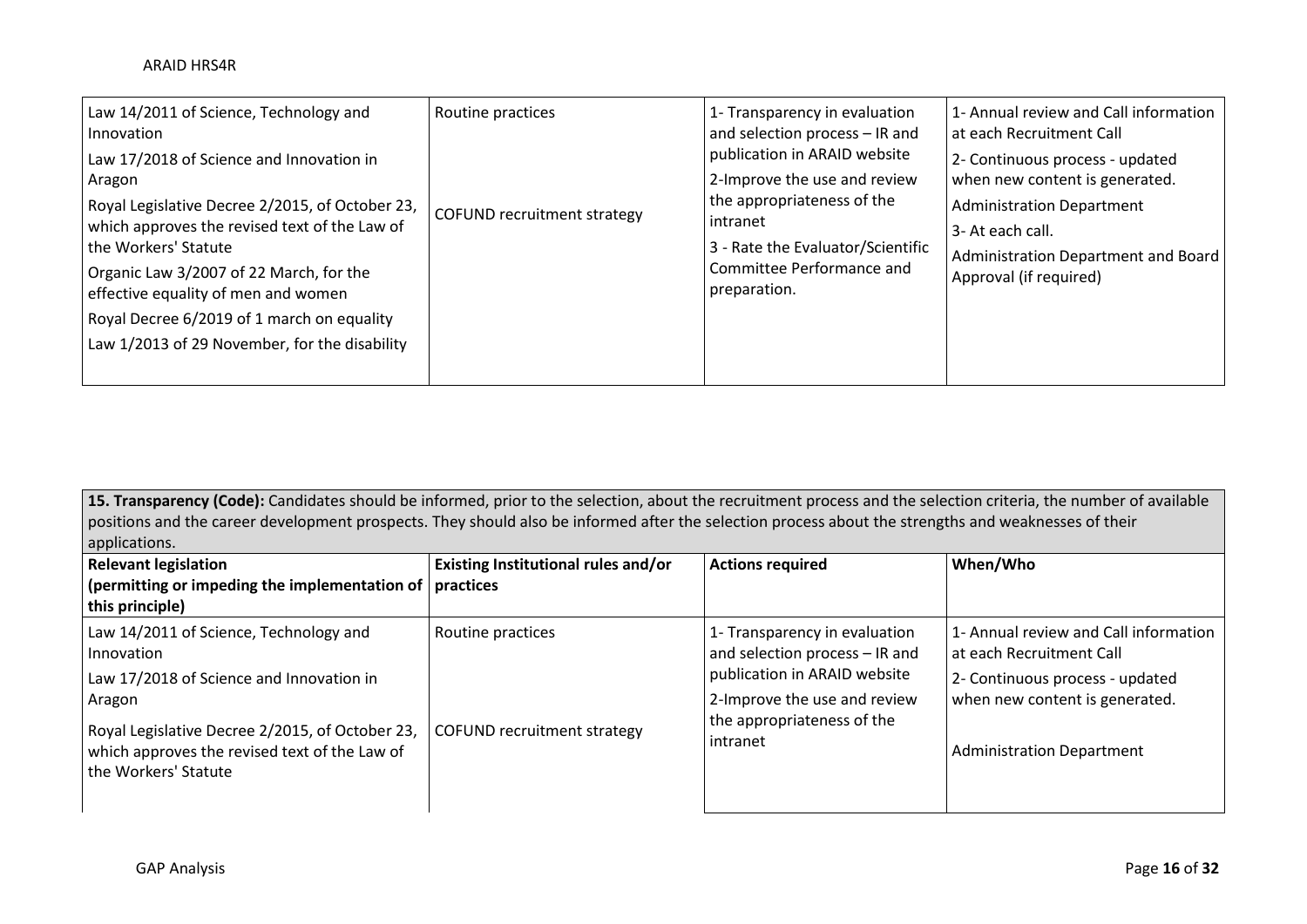| Law 38/2003 of 17 November on General<br><b>Subsidies</b>                        |  |  |
|----------------------------------------------------------------------------------|--|--|
| Law 19/2013 about transparency, public<br>Information Access and Good management |  |  |

**16. Judging merit (Code):** The selection process should take into consideration the whole range of experience of the candidates. While focusing on their overall potential as researchers, their creativity and level of independence should also be considered. This means that merit should be judged qualitatively as well as quantitatively, focusing on outstanding results within a diversified career path and not only on the number of publications. Consequently, the importance of bibliometric indices should be properly balanced within a wider range of evaluation criteria, such as teaching, supervision, teamwork, knowledge transfer, management of research and innovation and public awareness activities. For candidates from an industrial background, particular attention should be paid to any contributions to patents, development or inventions.

| <b>Relevant legislation</b><br>(permitting or impeding the implementation of   practices<br>this principle)                                                                                                                                                                                         | Existing Institutional rules and/or | <b>Actions required</b>                                                                                                                                                                                                                                     | When/Who                                                                                                                                                                                                                                                        |
|-----------------------------------------------------------------------------------------------------------------------------------------------------------------------------------------------------------------------------------------------------------------------------------------------------|-------------------------------------|-------------------------------------------------------------------------------------------------------------------------------------------------------------------------------------------------------------------------------------------------------------|-----------------------------------------------------------------------------------------------------------------------------------------------------------------------------------------------------------------------------------------------------------------|
| Law 14/2011 of Science, Technology and<br>Innovation<br>Law 17/2018 of Science and Innovation in<br>Aragon<br>Royal Legislative Decree 2/2015, of October 23,<br>which approves the revised text of the Law of<br>the Workers' Statute<br>Law 38/2003 of 17 November on General<br><b>Subsidies</b> | <b>Routine Practices</b>            | 1- Transparency in evaluation<br>and selection process - IR and<br>publication in ARAID website<br>2-Improve the use and review<br>the appropriateness of the<br>intranet<br>3 - Rate the Evaluator/Scientific<br>Committee Performance and<br>preparation. | 1- Annual review and Call information<br>at each Recruitment Call<br>2- Continuous process - updated<br>when new content is generated.<br><b>Administration Department</b><br>3- At each call.<br>Administration Department and Board<br>Approval (if required) |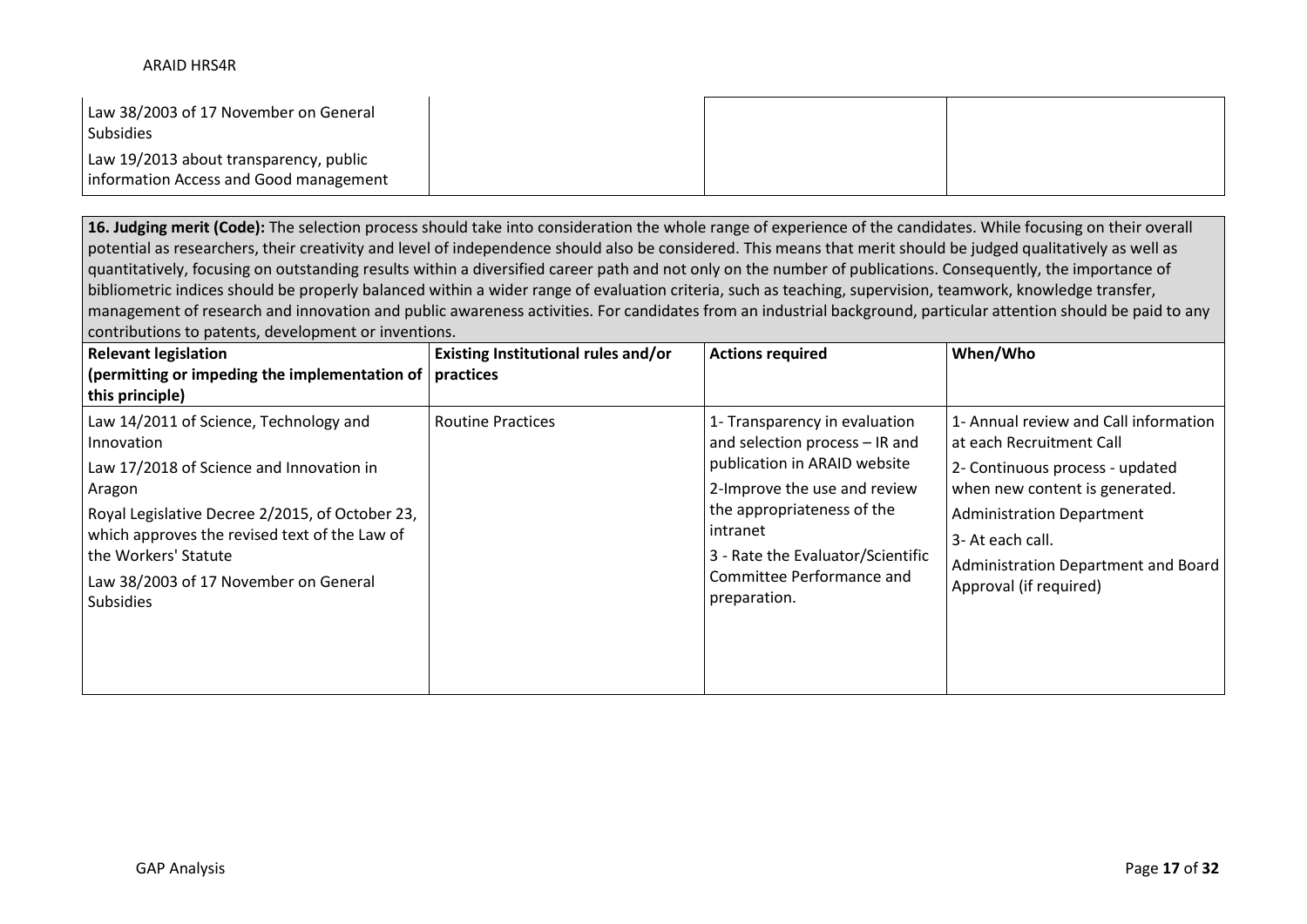17. Variations in the chronological order of CVs (Code): Career breaks or variations in the chronological order of CVs should not be penalised, but regarded as an evolution of a career, and consequently, as a potentially valuable contribution to the professional development of researchers towards a multidimensional career track. Candidates should therefore be allowed to submit evidence-based CVs, reflecting a representative array of achievements and qualifications appropriate to the post for which application is being made.

| <b>Relevant legislation</b><br>(permitting or impeding the implementation of $\vert$ practices<br>this principle)                                                                     | Existing Institutional rules and/or                                                                                                                | <b>Actions required</b> | When/Who |
|---------------------------------------------------------------------------------------------------------------------------------------------------------------------------------------|----------------------------------------------------------------------------------------------------------------------------------------------------|-------------------------|----------|
| Law 14/2011 of Science, Technology and<br>Innovation                                                                                                                                  | <b>Routine Practices</b>                                                                                                                           |                         |          |
| Law 17/2018 of Science and Innovation in<br>Aragon                                                                                                                                    |                                                                                                                                                    |                         |          |
| Royal Legislative Decree 2/2015, of October 23,<br>which approves the revised text of the Law of<br>the Workers' Statute<br>Law 38/2003 of 17 November on General<br><b>Subsidies</b> | Each Selection Process establishes<br>the general criteria for selection. The<br>evaluation of the Chronological order<br>depends on each process. |                         |          |

| Relevant legislation                                                                                                                                                  | $\mid$ Evicting Institutional rules and/or | Actions required | Mhan/Mh |  |  |
|-----------------------------------------------------------------------------------------------------------------------------------------------------------------------|--------------------------------------------|------------------|---------|--|--|
| experience, should be considered as a valuable contribution to the professional development of a researcher.                                                          |                                            |                  |         |  |  |
| change from one discipline or sector to another, whether as part of the initial research training or at a later stage of the research career, or virtual mobility     |                                            |                  |         |  |  |
| 18. Recognition of mobility experience (Code): Any mobility experience, e.g. a stay in another country/region or in another research setting (public or private) or a |                                            |                  |         |  |  |

| <b>Relevant legislation</b>                                                         | <b>Existing Institutional rules and/or</b> | Actions required | When/Who |
|-------------------------------------------------------------------------------------|--------------------------------------------|------------------|----------|
| $\frac{1}{2}$ (permitting or impeding the implementation of $\frac{1}{2}$ practices |                                            |                  |          |
| $ $ this principle)                                                                 |                                            |                  |          |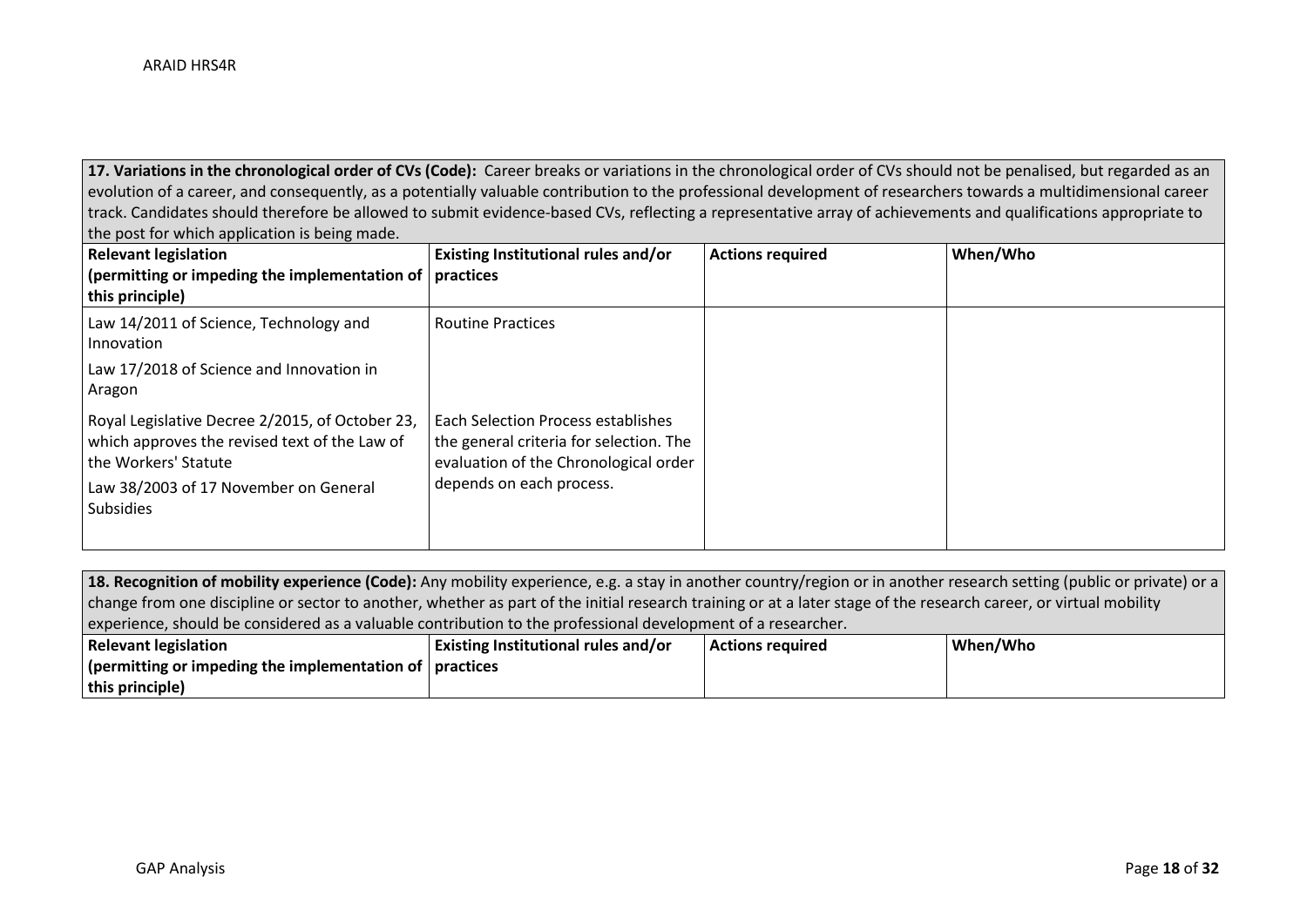| Law 14/2011 of Science, Technology and                                                           | <b>Routine Practices</b>   | 1- Transparency in evaluation                                      | 1- February 2016                                                   |
|--------------------------------------------------------------------------------------------------|----------------------------|--------------------------------------------------------------------|--------------------------------------------------------------------|
| Innovation<br>Law 17/2018 of Science and Innovation in                                           | Frame agreements with Host | and selection process - IR and<br>publication in ARAID website     | (Annual review) and Call information<br>at each Recruitment Call   |
| Aragon                                                                                           | Institutions               | 2-Improve the use and review                                       | 2- Continuous process - updated                                    |
| Royal Legislative Decree 2/2015, of October 23,<br>which approves the revised text of the Law of |                            | the appropriateness of the<br>intranet                             | when new content is generated.<br><b>Administration Department</b> |
| the Workers' Statute                                                                             |                            | 3-Service Catalogue of the ARAID   3- Continuous process - updated |                                                                    |
| Law 38/2003 of 17 November on General                                                            |                            | <b>Researchers Activity</b>                                        | when new content is generated.                                     |
| <b>Subsidies</b>                                                                                 |                            |                                                                    | <b>Administration Department</b>                                   |
|                                                                                                  |                            |                                                                    |                                                                    |

**19. Recognition of qualifications (Code):** Employers and/or funders should provide for appropriate assessment and evaluation of the academic and professional qualifications, including non-formal qualifications, of all researchers, in particular within the context of international and professional mobility. They should inform themselves and gain a full understanding of rules, procedures and standards governing the recognition of such qualifications and, consequently, explore existing national law, conventions and specific rules on the recognition of these qualifications through all available channels.

| <b>Relevant legislation</b>                                                                                | Existing Institutional rules and/or | <b>Actions required</b>                                                                                                                                                   | When/Who                                                                                                                                                            |
|------------------------------------------------------------------------------------------------------------|-------------------------------------|---------------------------------------------------------------------------------------------------------------------------------------------------------------------------|---------------------------------------------------------------------------------------------------------------------------------------------------------------------|
| $\vert$ (permitting or impeding the implementation of $\vert$ practices                                    |                                     |                                                                                                                                                                           |                                                                                                                                                                     |
| this principle)                                                                                            |                                     |                                                                                                                                                                           |                                                                                                                                                                     |
| Law 14/2011 of Science, Technology and<br>Innovation<br>Law 17/2018 of Science and Innovation in<br>Aragon | Routine practices                   | 1- Transparency in evaluation<br>and selection process - IR and<br>publication in ARAID website<br>2-Improve the use and review<br>the appropriateness of the<br>intranet | 1- Annual review and Call information<br>at each Recruitment Call<br>2- Continuous process - updated<br>when new content is generated.<br>Administration Department |

20. Seniority (Code): The levels of qualifications required should be in line with the needs of the position and not be set as a barrier to entry. Recognition and evaluation of qualifications should focus on judging the achievements of the person rather than his/her circumstances or the reputation of the institution where the qualifications were gained. As professional qualifications may be gained at an early stage of a long career, the pattern of lifelong professional development should also be recognised.

| <b>Relevant legislation</b>                                             | <b>Existing Institutional rules and/or</b> | Actions required | When/Who |
|-------------------------------------------------------------------------|--------------------------------------------|------------------|----------|
| $\vert$ (permitting or impeding the implementation of $\vert$ practices |                                            |                  |          |
| this principle)                                                         |                                            |                  |          |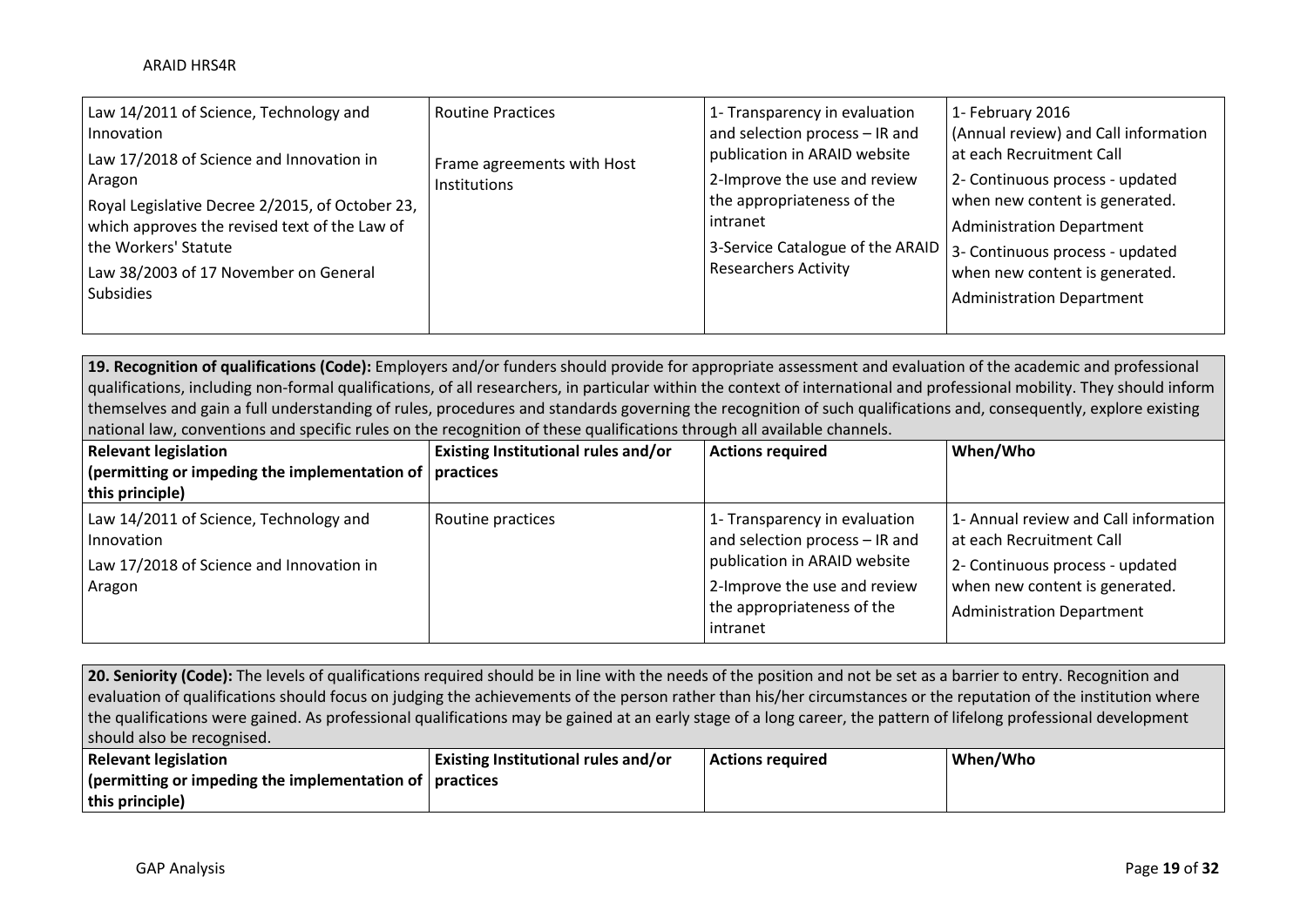| Law 14/2011 of Science, Technology and<br>Innovation | Routine Practices – Call Selection<br>Criteria. And Performance | Evaluation of merits | Continuous process – Internal and<br>external periodic evaluations. |
|------------------------------------------------------|-----------------------------------------------------------------|----------------------|---------------------------------------------------------------------|
| Law 17/2018 of Science and Innovation in<br>Aragon   | evaluations.                                                    |                      | Administration Department                                           |
|                                                      |                                                                 |                      |                                                                     |

**21. Postdoctoral appointments (Code):** Clear rules and explicit guidelines for the recruitment and appointment of postdoctoral researchers, including the maximum duration and the objectives of such appointments, should be established by the institutions appointing postdoctoral researchers. Such guidelines should take into account time spent in prior postdoctoral appointments at other institutions and take into consideration that the postdoctoral status should be transitional, with the primary purpose of providing additional professional development opportunities for a research career in the context of long-term career prospects.

| <b>Relevant legislation</b><br>(permitting or impeding the implementation of $ $ practices<br>this principle)            | Existing Institutional rules and/or                                             | <b>Actions required</b> | When/Who                                                                                                |
|--------------------------------------------------------------------------------------------------------------------------|---------------------------------------------------------------------------------|-------------------------|---------------------------------------------------------------------------------------------------------|
| Law 14/2011 of Science, Technology and<br>Innovation<br>Law 17/2018 of Science and Innovation in<br>Aragon               | Routine Practices – Call Selection<br>Criteria. And Performance<br>evaluations. | Evaluation of merits    | Continuous process - Internal and<br>external periodic evaluations.<br><b>Administration Department</b> |
| Royal Legislative Decree 2/2015, of October 23,<br>which approves the revised text of the Law of<br>the Workers' Statute |                                                                                 |                         |                                                                                                         |
| Spanish Royal Decree 63/2006 of Researchers at<br>training stages                                                        |                                                                                 |                         |                                                                                                         |
| Law 9/2003 on the promotion and coordination<br>of research, development and transfer of<br>knowledge in Aragon          |                                                                                 |                         |                                                                                                         |

### **III. Working conditions and social security**

**22. Recognition of the profession:** All researchers engaged in a research career should be recognized as professionals and be treated accordingly. This should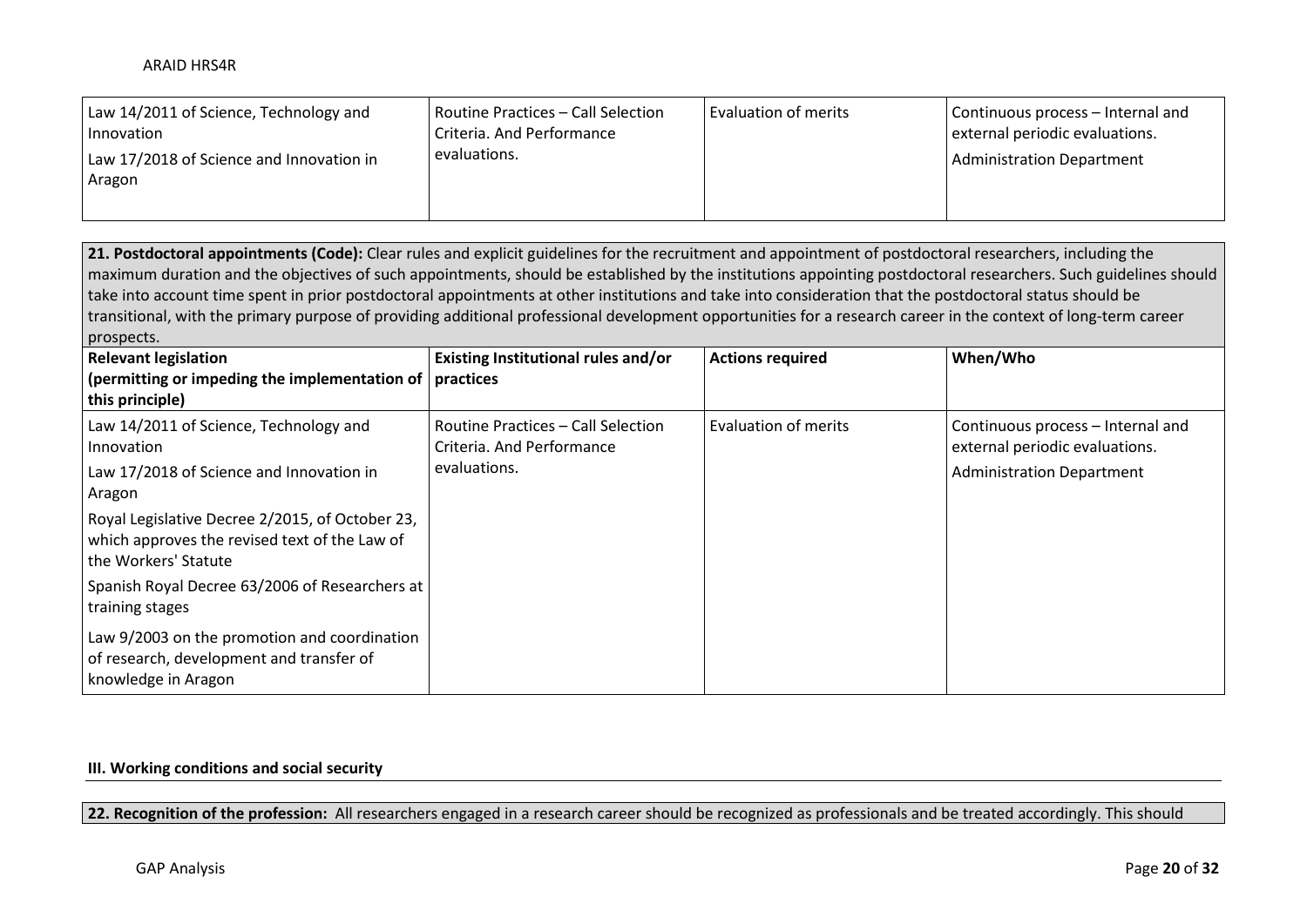| commence at the beginning of their careers, namely at postgraduate level, and should include all levels, regardless of their classification at national level (e.g. |                                                                                           |                             |                                                                     |  |  |
|---------------------------------------------------------------------------------------------------------------------------------------------------------------------|-------------------------------------------------------------------------------------------|-----------------------------|---------------------------------------------------------------------|--|--|
|                                                                                                                                                                     | employee, postgraduate student, doctoral candidate, postdoctoral fellow, civil servants). |                             |                                                                     |  |  |
| Existing Institutional rules and/or<br>When/Who<br><b>Relevant legislation</b><br><b>Actions required</b>                                                           |                                                                                           |                             |                                                                     |  |  |
| (permitting or impeding the implementation of $ $ practices                                                                                                         |                                                                                           |                             |                                                                     |  |  |
| this principle)                                                                                                                                                     |                                                                                           |                             |                                                                     |  |  |
| Law 14/2011 of Science, Technology and<br>Innovation                                                                                                                | <b>ARAID Legal Statutes</b>                                                               | <b>Evaluation of merits</b> | Continuous process - Internal and<br>external periodic evaluations. |  |  |
| Law 17/2018 of Science and Innovation in<br>Aragon                                                                                                                  |                                                                                           |                             | <b>Administration Department</b>                                    |  |  |
| Royal Legislative Decree 2/2015, of October 23,<br>which approves the revised text of the Law of<br>I the Workers' Statute                                          |                                                                                           |                             |                                                                     |  |  |
| Law 9/2003 on the promotion and coordination<br>of research, development and transfer of<br>knowledge in Aragon                                                     | Frame agreements with Host<br><b>Institutions</b>                                         |                             |                                                                     |  |  |

23. Research environment: Employers and/or funders of researchers should ensure that the most stimulating research or research training environment is created which offers appropriate equipment, facilities and opportunities, including for remote collaboration over research networks, and that the national or sectorial regulations concerning health and safety in research are observed. Funders should ensure that adequate resources are provided in support of the agreed work programme.

| <b>Relevant legislation</b>                                                                                | Existing Institutional rules and/or | <b>Actions required</b>                                         | When/Who                                                                                |
|------------------------------------------------------------------------------------------------------------|-------------------------------------|-----------------------------------------------------------------|-----------------------------------------------------------------------------------------|
| $\frac{1}{2}$ (permitting or impeding the implementation of $\frac{1}{2}$ practices                        |                                     |                                                                 |                                                                                         |
| this principle)                                                                                            |                                     |                                                                 |                                                                                         |
| Law 14/2011 of Science, Technology and<br>Innovation<br>Law 17/2018 of Science and Innovation in<br>Aragon | Legal Statutes                      | <b>Review Frame Agreements with</b><br><b>Host Institutions</b> | Revised annually and updated if<br>required (at least each start of EU Work<br>Program) |
| Law 31/1995 on Occupational Risk Prevention                                                                | Research Strategic Plan of ARAGON   |                                                                 | Administration Department and Host<br>Institution representatives                       |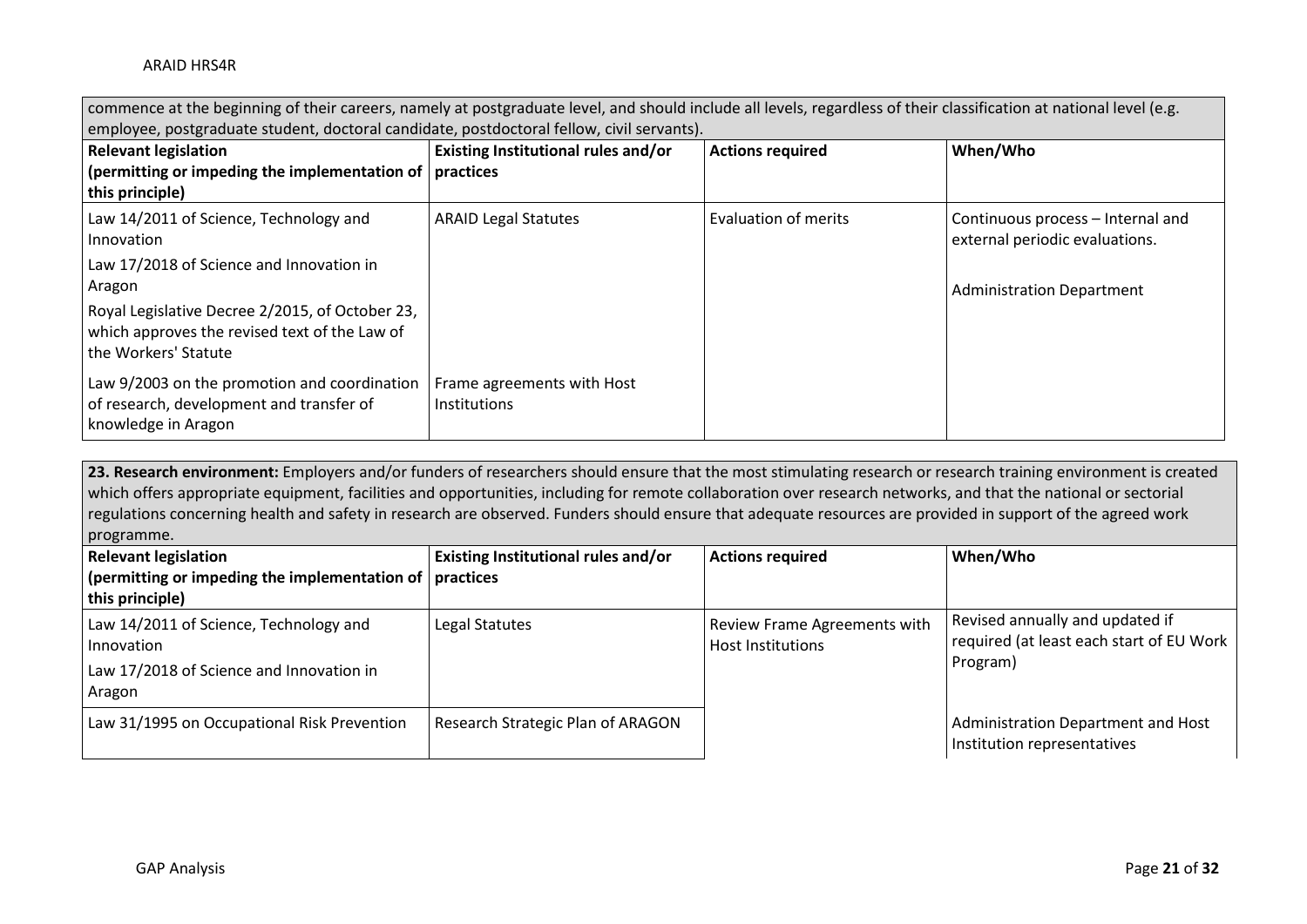| Law 9/2003 on the promotion and coordination   Frame agreements with Host<br>of research, development and transfer of<br>knowledge in Aragon                                                                              | <b>Institutions</b> |
|---------------------------------------------------------------------------------------------------------------------------------------------------------------------------------------------------------------------------|---------------------|
| Decree 148/2013, of September 10, of the<br>Government of Aragon, by which the bases are<br>established regulations for the granting of<br>subsidies in subject of research, innovation and<br>society of the information |                     |

24. Working conditions: Employers and/or funders should ensure that the working conditions for researchers, including for disabled researchers, provide where appropriate the flexibility deemed essential for successful research performance in accordance with existing national legislation and with national or sectorial collective-bargaining agreements. They should aim to provide working conditions which allow both women and men researchers to combine family and work, children and career. Particular attention should be paid, *inter alia*, to flexible working hours, part-time working, tele-working and sabbatical leave, as well as to the necessary financial and administrative provisions governing such arrangements.

| <b>Relevant legislation</b>                                                                                              | Existing Institutional rules and/or               | <b>Actions required</b>                                  | When/Who                                                                    |
|--------------------------------------------------------------------------------------------------------------------------|---------------------------------------------------|----------------------------------------------------------|-----------------------------------------------------------------------------|
| (permitting or impeding the implementation of $ $ practices<br>this principle)                                           |                                                   |                                                          |                                                                             |
| Law 14/2011 of Science, Technology and<br>Innovation                                                                     | Frame agreements with Host<br><b>Institutions</b> | Review Frame Agreements with<br><b>Host Institutions</b> | Revised annually and updated if<br>required (at least each start of EU Work |
| Law 17/2018 of Science and Innovation in<br>Aragon                                                                       |                                                   |                                                          | Program).                                                                   |
| Law 31/1995 on Occupational Risk Prevention                                                                              |                                                   |                                                          | Administration Department and Host<br>Institution representatives           |
| Royal Legislative Decree 2/2015, of October 23,<br>which approves the revised text of the Law of<br>the Workers' Statute | <b>Routine Practices</b>                          |                                                          |                                                                             |
| Organic Law 3/2007 of 22 March, for the<br>effective equality of men and women                                           |                                                   |                                                          |                                                                             |
| Royal Decree 6/2019 of 1 march on equality                                                                               |                                                   |                                                          |                                                                             |
| Law 1/2013 of 29 November, for the disability                                                                            |                                                   |                                                          |                                                                             |

**25. Stability and permanence of employment:** Employers and/or funders should ensure that the performance of researchers is not undermined by instability of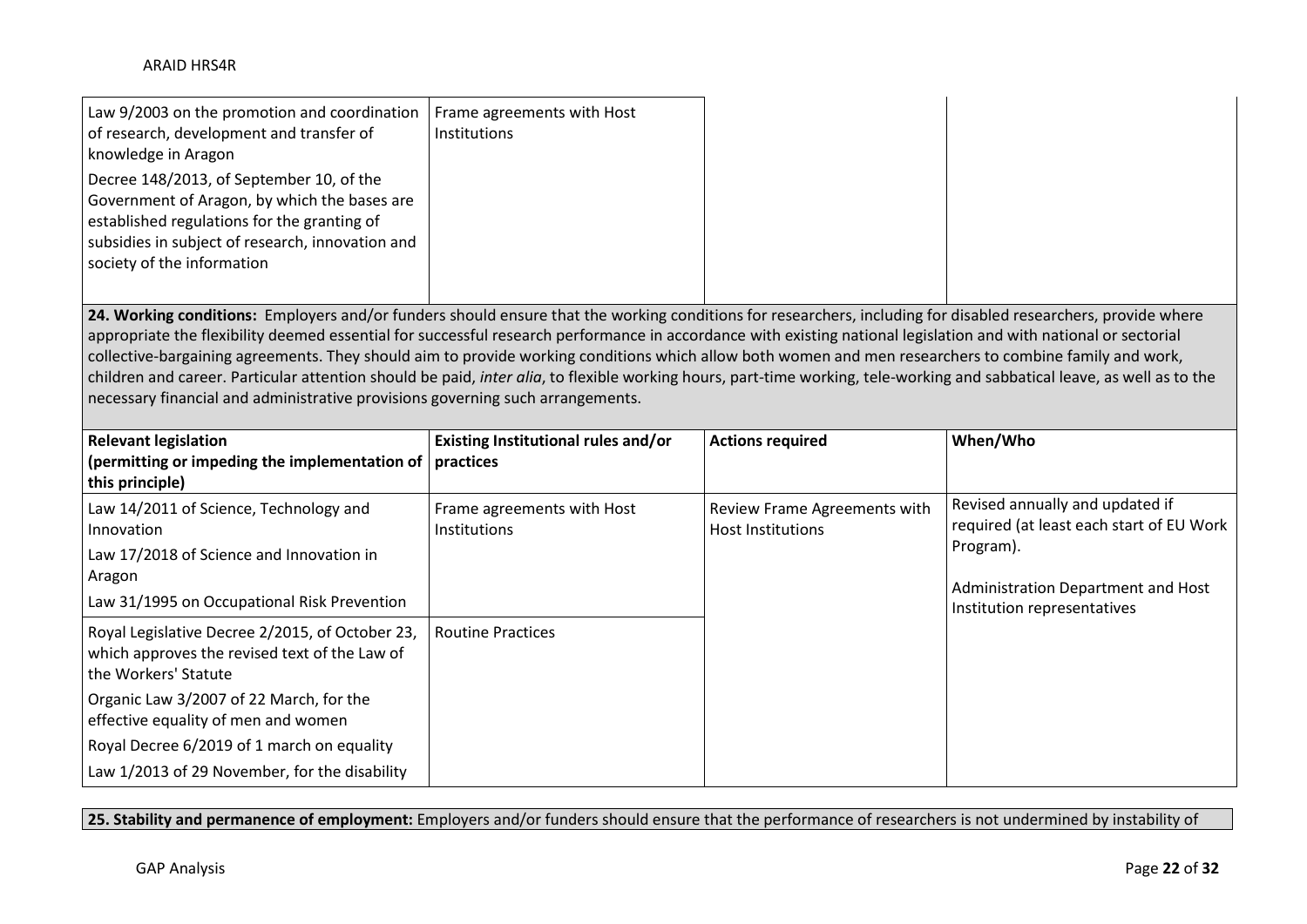| employment contracts, and should therefore commit themselves as far as possible to improving the stability of employment conditions for researchers, thus |                                                                  |                         |          |  |
|-----------------------------------------------------------------------------------------------------------------------------------------------------------|------------------------------------------------------------------|-------------------------|----------|--|
| implementing and abiding by the principles and terms laid down in the EU Directive on Fixed-Term Work.                                                    |                                                                  |                         |          |  |
| <b>Relevant legislation</b>                                                                                                                               | Existing Institutional rules and/or                              | <b>Actions required</b> | When/Who |  |
| (permitting or impeding the implementation of $\vert$ practices<br>this principle)                                                                        |                                                                  |                         |          |  |
| Law 14/2011 of Science, Technology and<br>Innovation                                                                                                      | Internal Regulation of ARAID<br>Call conditions and requirements |                         |          |  |
| Law 17/2018 of Science and Innovation in<br>Aragon                                                                                                        | Undefined Contract type.                                         |                         |          |  |
| Royal Legislative Decree 2/2015, of October 23,<br>which approves the revised text of the Law of<br>the Workers' Statute                                  |                                                                  |                         |          |  |

26. Funding and salaries: Employers and/or funders of researchers should ensure that researchers enjoy fair and attractive conditions of funding and/or salaries with adequate and equitable social security provisions (including sickness and parental benefits, pension rights and unemployment benefits) in accordance with existing national legislation and with national or sectorial collective bargaining agreements. This must include researchers at all career stages including early-stage researchers, commensurate with their legal status, performance and level of qualifications and/or responsibilities.

| <b>Relevant legislation</b>                                 | <b>Existing Institutional rules and/or</b> | <b>Actions required</b>     | When/Who         |
|-------------------------------------------------------------|--------------------------------------------|-----------------------------|------------------|
| (permitting or impeding the implementation of $ $ practices |                                            |                             |                  |
| this principle)                                             |                                            |                             |                  |
| Work national frame (and level) contracts                   | l Routine Practices                        | Harmonisation (reduction of | Revised annually |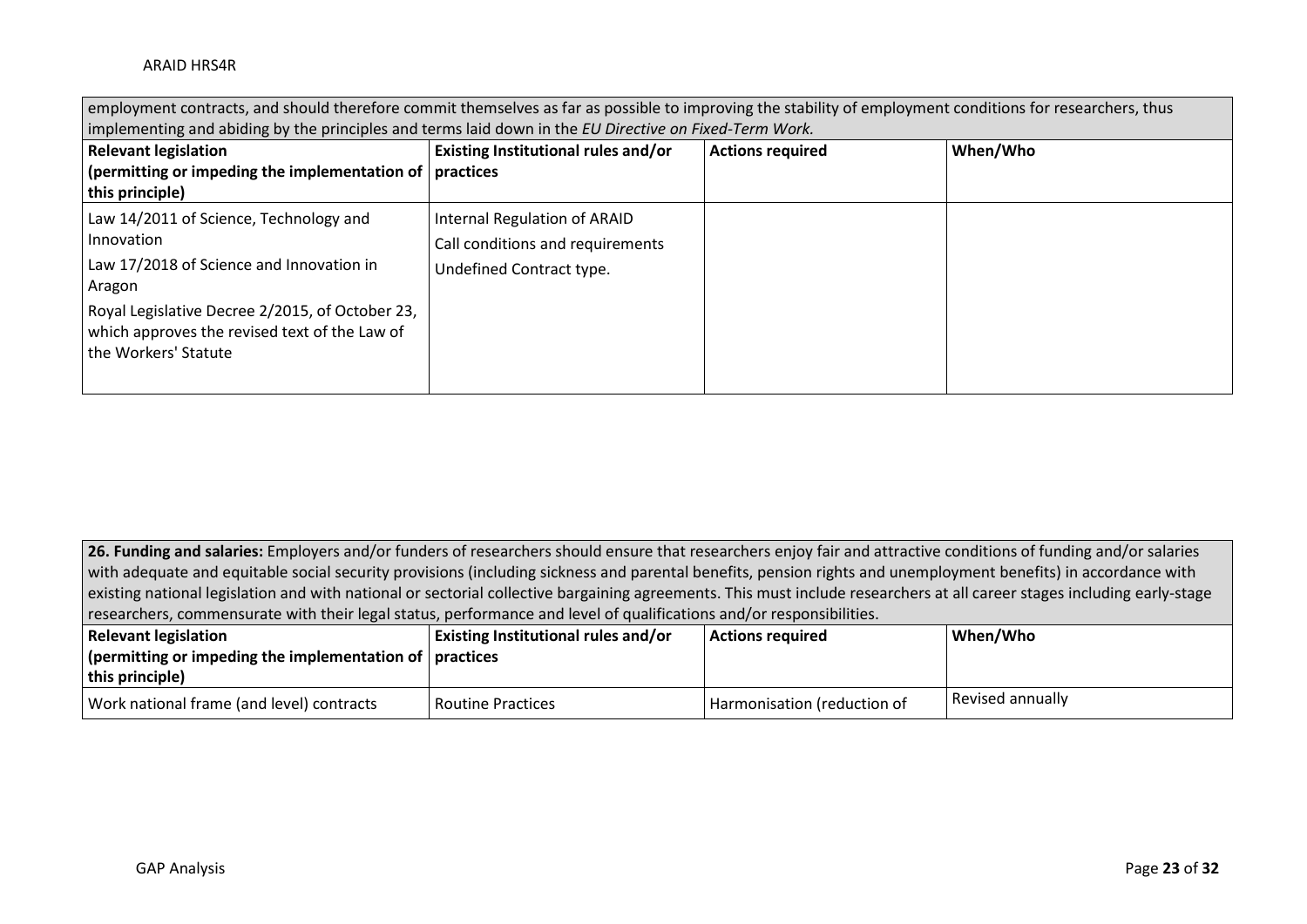| Royal Legislative Decree 2/2015, of October 23,<br>which approves the revised text of the Law of<br>the Workers' Statute | Frame agreements with Host<br>Institutions | inequalities within same R level<br>and responsibility) | Direction and Administration<br>Department |
|--------------------------------------------------------------------------------------------------------------------------|--------------------------------------------|---------------------------------------------------------|--------------------------------------------|
| Royal Legislative Decree 8/2015, of October 30,<br>approving the revised text of the General Law of<br>Social Security   | Undefined Contract type.                   |                                                         |                                            |
| Spanish Royal Decree 63/2006 of Researchers at<br>training stages                                                        |                                            |                                                         |                                            |

**27. Gender balance:** Employers and/or funders should aim for a representative gender balance at all levels of staff, including at supervisory and managerial level. This should be achieved on the basis of an equal opportunity policy at recruitment and at the subsequent career stages without, however, taking precedence over quality and competence criteria. To ensure equal treatment, selection and evaluation committees should have an adequate gender balance.

| <b>Relevant legislation</b>                                                                                                  | Existing Institutional rules and/or                     | <b>Actions required</b>                                              | When/Who                                                                                                 |
|------------------------------------------------------------------------------------------------------------------------------|---------------------------------------------------------|----------------------------------------------------------------------|----------------------------------------------------------------------------------------------------------|
| (permitting or impeding the implementation of $ $ practices<br>this principle)                                               |                                                         |                                                                      |                                                                                                          |
| Organic Law 3/2007 of 22 March, for the<br>effective equality of men and women<br>Royal Decree 6/2019 of 1 march on equality | <b>Routine Practices</b><br><b>Recruitment strategy</b> | Research Career - Reference<br>Chapter in Internal Rules<br>document | Revised annually<br>2021 Start of Gender balance Plan<br>Administration Department and Board<br>Approval |

**28. Career development:** Employers and/or funders of researchers should draw up, preferably within the framework of their human resources management, a specific career development strategy for researchers at all stages of their career, regardless of their contractual situation, including for researchers on fixed-term contracts. It should include the availability of mentors involved in providing support and guidance for the personal and professional development of researchers, thus motivating them and contributing to reducing any insecurity in their professional future. All researchers should be made familiar with such provisions and arrangements.

| <b>Relevant legislation</b>                                                         | Existing Institutional rules and/or | <b>Actions required</b> | When/Who |
|-------------------------------------------------------------------------------------|-------------------------------------|-------------------------|----------|
| $\frac{1}{2}$ (permitting or impeding the implementation of $\frac{1}{2}$ practices |                                     |                         |          |
| this principle)                                                                     |                                     |                         |          |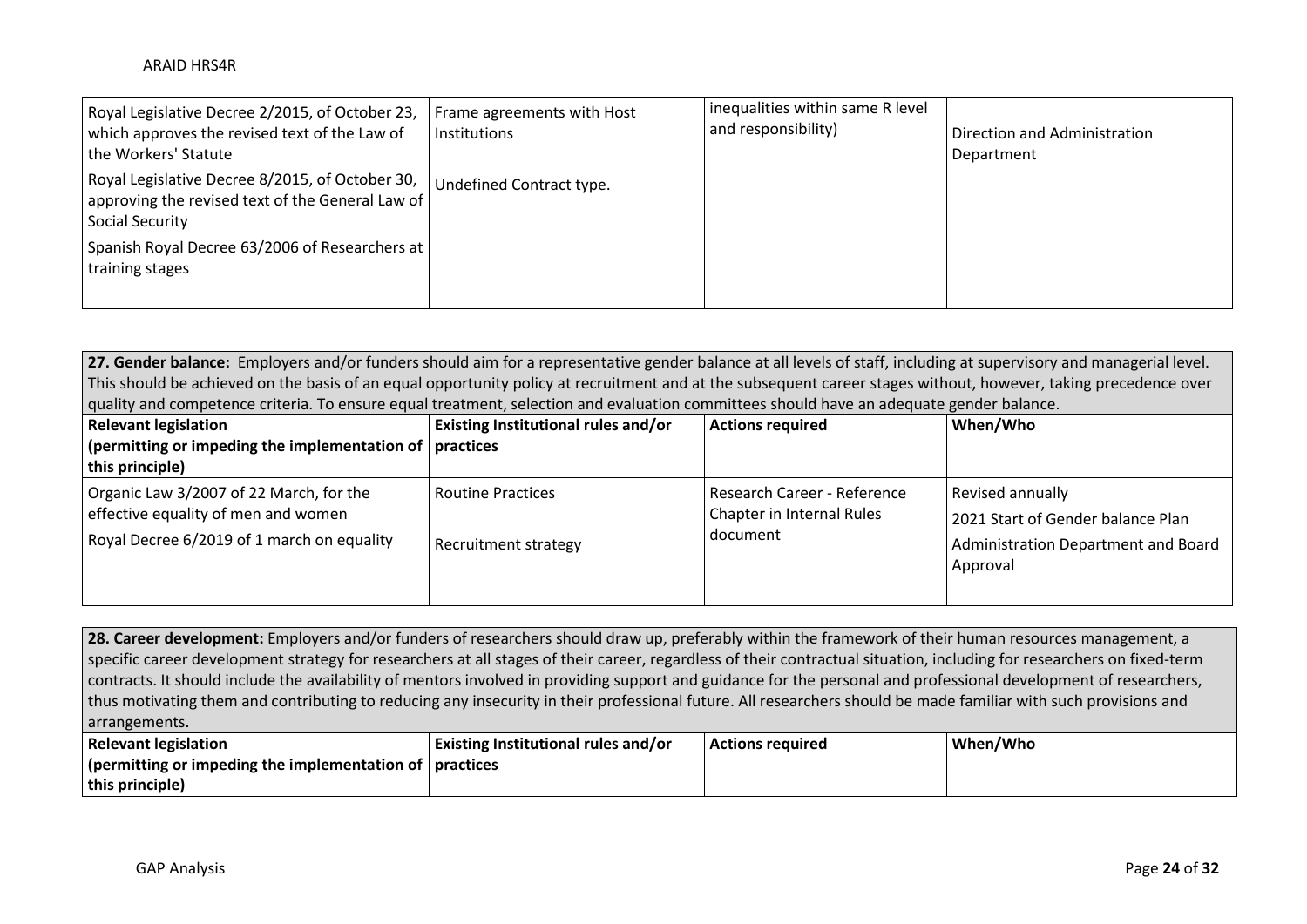| Law 14/2011 of Science, Technology and<br>Innovation                                         | Frame agreements with Host<br><b>Institutions</b> | 1-Research Career - ARAID               | 1- Revised annually - Direction and<br>administrative department |
|----------------------------------------------------------------------------------------------|---------------------------------------------------|-----------------------------------------|------------------------------------------------------------------|
| Law 17/2018 of Science and Innovation in<br>Aragon                                           |                                                   | 2- Research Career – Host               | 2-Revised periodically                                           |
| Organic Law 3/2007 of 22 March, for the<br>effective equality of men and women               |                                                   | 3-Chapter in Internal Rules<br>document | 3- Continuous process - updated when                             |
| Royal Decree 6/2019 of 1 march on equality<br>Spanish Royal Decree 63/2006 of Researchers at |                                                   |                                         | new content is generated.                                        |
| training stages<br>Law 14/2007, of 3 July, on biomedical research                            |                                                   |                                         | Administration Department and Board                              |
|                                                                                              |                                                   |                                         | Approval                                                         |
|                                                                                              |                                                   |                                         |                                                                  |

29. Value of mobility: Employers and/or funders must recognize the value of geographical, intersectorial, inter- and trans-disciplinary and virtual mobility as well as mobility between the public and private sector as an important means of enhancing scientific knowledge and professional development at any stage of a researcher's career. Consequently, they should build such options into the specific career development strategy and fully value and acknowledge any mobility experience within their career progression/appraisal system. This also requires that the necessary administrative instruments be put in place to allow the portability of both grants and social security provisions, in accordance with national legislation.

| <b>Relevant legislation</b>                       | Existing Institutional rules and/or | <b>Actions required</b>        | When/Who                          |
|---------------------------------------------------|-------------------------------------|--------------------------------|-----------------------------------|
| (permitting or impeding the implementation of     | practices                           |                                |                                   |
| this principle)                                   |                                     |                                |                                   |
| Law 14/2011 of Science, Technology and            | Permission procedures for leaves    | Revision of the procedure, and | Continuous process - updated when |
| Innovation                                        | and stages.                         | applications.                  | new applications arrived.         |
| Law 17/2018 of Science and Innovation in Aragon   |                                     |                                |                                   |
| Royal Legislative Decree 2/2015, of October 23,   |                                     |                                | Direction and administrative      |
| which approves the revised text of the Law of the |                                     |                                | department                        |
| <b>Workers' Statute</b>                           |                                     |                                |                                   |
| Law 14/2007, of 3 July, on biomedical research    |                                     |                                |                                   |

**30. Access to career advice:** Employers and/or funders should ensure that career advice and job placement assistance, either in the institutions concerned, or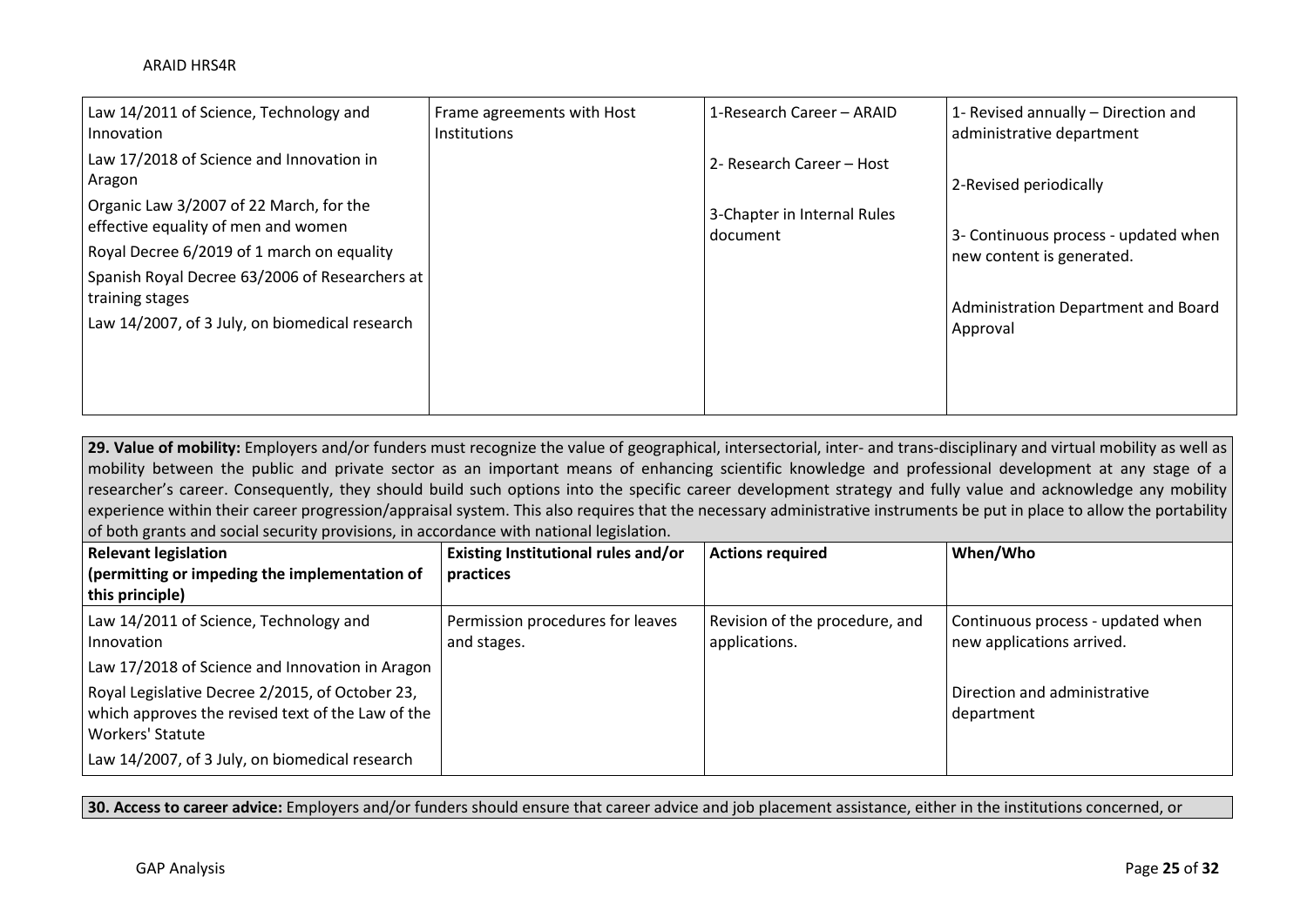| through collaboration with other structures, is offered to researchers at all stages of their careers, regardless of their contractual situation. |                                     |                           |                                   |  |
|---------------------------------------------------------------------------------------------------------------------------------------------------|-------------------------------------|---------------------------|-----------------------------------|--|
| <b>Relevant legislation</b>                                                                                                                       | Existing Institutional rules and/or | <b>Actions required</b>   | When/Who                          |  |
| (permitting or impeding the implementation of                                                                                                     | practices                           |                           |                                   |  |
| this principle)                                                                                                                                   |                                     |                           |                                   |  |
| Law 14/2011 of Science, Technology and                                                                                                            | <b>Routine Practices</b>            | Revision of the guideline | Continuous process - updated when |  |
| Innovation                                                                                                                                        | Welcome package, new staff          |                           | new content is ready              |  |
| Law 17/2018 of Science and Innovation in Aragon                                                                                                   | guidelines                          |                           |                                   |  |
| Royal Legislative Decree 2/2015, of October 23,<br>which approves the revised text of the Law of the<br>Workers' Statute                          | Annual plenary meetings             |                           | Administrative and communication  |  |
|                                                                                                                                                   |                                     |                           |                                   |  |

**31. Intellectual Property Rights:** Employers and/or funders should ensure that researchers at all career stages reap the benefits of the exploitation (if any) of their R&D results through legal protection and, in particular, through appropriate protection of Intellectual Property Rights, including copyrights. Policies and practices should specify what rights belong to researchers and/or, where applicable, to their employers or other parties, including external commercial or industrial organisations, as possibly provided for under specific collaboration agreements or other types of agreement.

| <b>Relevant legislation</b><br>(permitting or impeding the implementation of<br>this principle)                 | Existing Institutional rules and/or<br>practices | <b>Actions required</b>                                                                       | When/Who                                                                                    |
|-----------------------------------------------------------------------------------------------------------------|--------------------------------------------------|-----------------------------------------------------------------------------------------------|---------------------------------------------------------------------------------------------|
| Law 14/2011 of Science, Technology and<br>Innovation<br>Law 17/2018 of Science and Innovation in Aragon         | <b>Routine Practices</b>                         | 1-Intellectual property rights text   Revised annually and updated if<br>in Internal document | required                                                                                    |
| Law 9/2003 on the promotion and coordination<br>of research, development and transfer of<br>knowledge in Aragon |                                                  |                                                                                               | Administration Department and Board<br>Approval                                             |
|                                                                                                                 |                                                  | 2-Reference in rules of<br>procedure document                                                 | 2- Revised annually and updated if<br>required (at least each start of EU Work<br>Program). |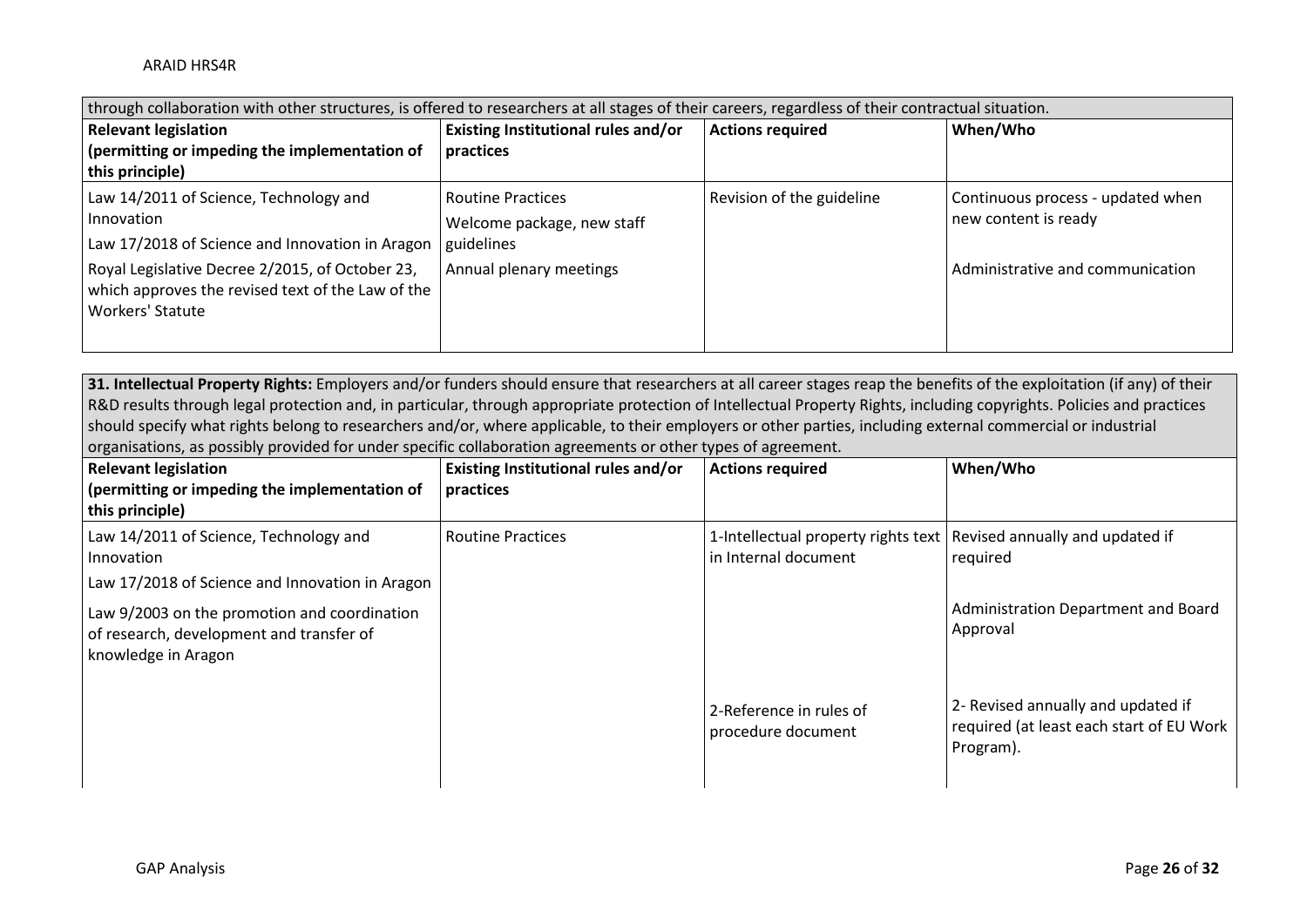| Law 11/1986, of March 20, on Patents, repealed<br>on April 1, 2017 by Law 24/2015, of July 24, on<br>Patents | Frame agreements with Host<br>Institutions |  |
|--------------------------------------------------------------------------------------------------------------|--------------------------------------------|--|
| Royal Decree Law 1/1996, Intellectual Property                                                               |                                            |  |
| Law                                                                                                          |                                            |  |

**32. Co-authorship:** Co-authorship should be viewed positively by institutions when evaluating staff, as evidence of a constructive approach to the conduct of research. Employers and/or funders should therefore develop strategies, practices and procedures to provide researchers, including those at the beginning of their research careers, with the necessary framework conditions so that they can enjoy the right to be recognised and listed and/or quoted, in the context of their actual contributions, as co-authors of papers, patents, etc, or to publish their own research results independently from their supervisor( s).

| <b>Relevant legislation</b><br>(permitting or impeding the implementation of<br>this principle)                                                                                                                                                                                                                                                                                                       | <b>Existing Institutional rules and/or</b><br>practices                                                                       | <b>Actions required</b>                                         | When/Who                                                                                                         |
|-------------------------------------------------------------------------------------------------------------------------------------------------------------------------------------------------------------------------------------------------------------------------------------------------------------------------------------------------------------------------------------------------------|-------------------------------------------------------------------------------------------------------------------------------|-----------------------------------------------------------------|------------------------------------------------------------------------------------------------------------------|
| Law 14/2011 of Science, Technology and<br>I Innovation<br>Law 17/2018 of Science and Innovation in Aragon<br>Law 9/2003 on the promotion and coordination<br>of research, development and transfer of<br>knowledge in Aragon<br>Law 11/1986, of March 20, on Patents, repealed<br>on April 1, 2017 by Law 24/2015, of July 24, on<br>Patents<br>Royal Decree Law 1/1996, Intellectual Property<br>Law | <b>Routine Practices</b><br>"Best Practices Code for Research,<br>in the ARAID"<br>Frame agreements with Host<br>Institutions | <b>Review Frame Agreements with</b><br><b>Host Institutions</b> | Revised annually and updated if<br>required<br>Administration Department and Host<br>Institution representatives |

## **33. Teaching**

Teaching is an essential means for the structuring and dissemination of knowledge and should therefore be considered a valuable option within the researchers' career paths. However, teaching responsibilities should not be excessive and should not prevent researchers, particularly at the beginning of their careers, from carrying out their research activities. Employers and/or funders should ensure that teaching duties are adequately remunerated and taken into account in the evaluation/appraisal systems, and that time devoted by senior members of staff to the training of early stage researchers should be counted as part of their teaching commitment. Suitable training should be provided for teaching and coaching activities as part of the professional development of researchers.

| <b>Relevant legislation</b>                   | Existing Institutional rules and/or | Actions reauired | When/Who |
|-----------------------------------------------|-------------------------------------|------------------|----------|
| (permitting or impeding the implementation of | <b>practices</b>                    |                  |          |
| this principle)                               |                                     |                  |          |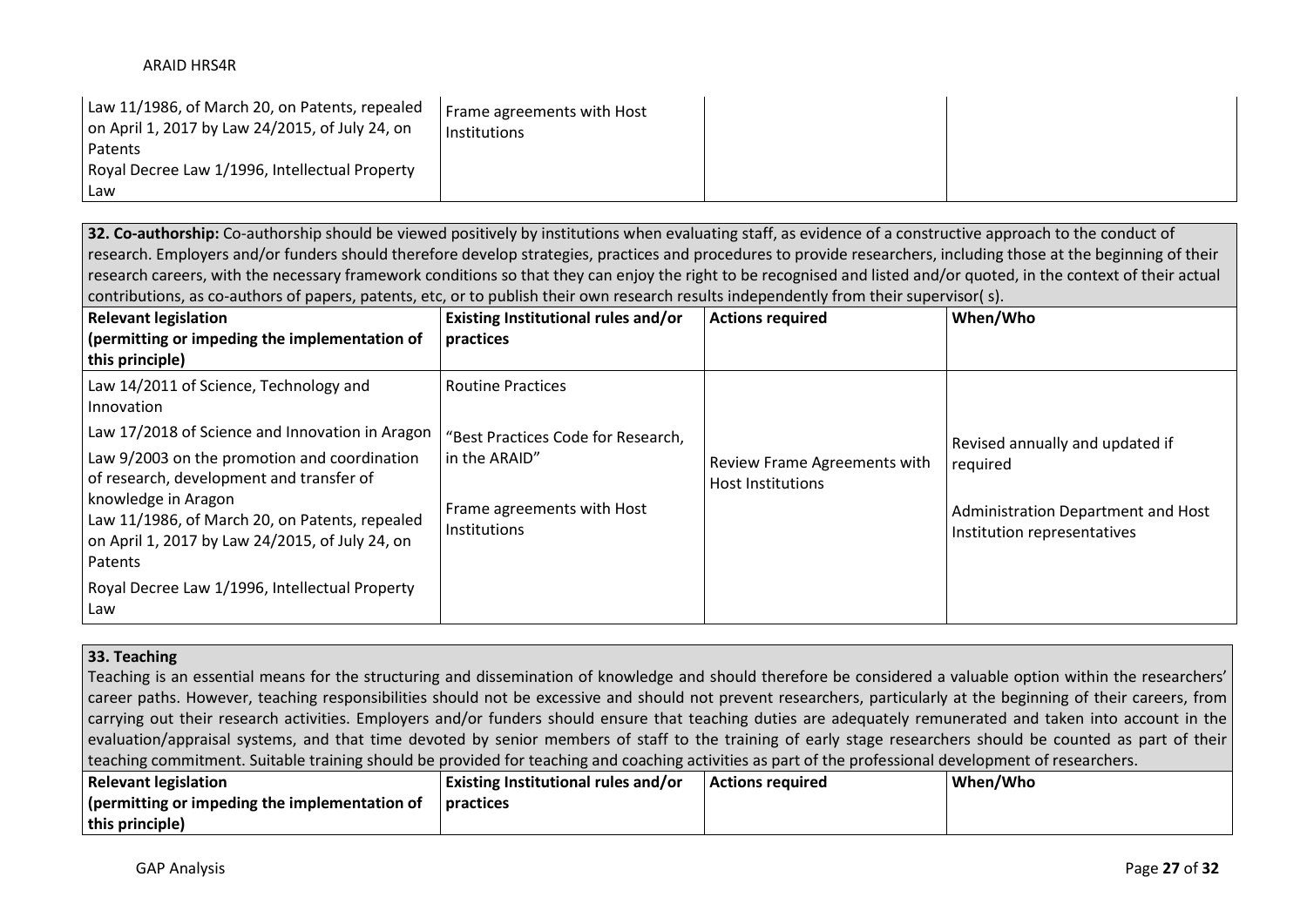| Law 14/2011 of Science, Technology and<br>I Innovation                       | <b>Routine Practices</b> | Revise applications | Revised annually and updated when<br>applications arrive. |
|------------------------------------------------------------------------------|--------------------------|---------------------|-----------------------------------------------------------|
| Law 17/2018 of Science and Innovation in Aragon   Frame agreements with Host | Institutions             |                     | Direction and Administration                              |

**34. Complains/ appeals:** Employers and/or funders of researchers should establish, in compliance with national rules and regulations, appropriate procedures, possibly in the form of an impartial (ombudsman-type) person to deal with complaints/appeals of researchers, including those concerning conflicts between supervisor(s) and early-stage researchers. Such procedures should provide all research staff with confidential and informal assistance in resolving work-related conflicts, disputes and grievances, with the aim of promoting fair and equitable treatment within the institution and improving the overall quality of the working environment.

| <b>Relevant legislation</b>                   | <b>Existing Institutional rules and/or</b> | <b>Actions required</b>       | When/Who                           |
|-----------------------------------------------|--------------------------------------------|-------------------------------|------------------------------------|
| (permitting or impeding the implementation of | practices                                  |                               |                                    |
| this principle)                               |                                            |                               |                                    |
|                                               | Internal procedures                        | Contact between direction and | General Assembly discussion points |
|                                               |                                            | Researchers                   | <b>Direction</b>                   |
|                                               |                                            |                               | <b>Administration Department</b>   |

# **35. Participation in decision-making bodies**

Employers and/or funders of researchers should recognize it as wholly legitimate, and indeed desirable, that researchers be represented in the relevant information, consultation and decision-making bodies of the institutions for which they work, so as to protect and promote their individual and collective interests as professionals and to actively contribute to the workings of the institution.

| <b>Relevant legislation</b><br>(permitting or impeding the implementation<br>of this principle) | <b>Existing Institutional rules and/or</b><br>practices | <b>Actions required</b>                               | When/Who                                                                                        |
|-------------------------------------------------------------------------------------------------|---------------------------------------------------------|-------------------------------------------------------|-------------------------------------------------------------------------------------------------|
|                                                                                                 | <b>ARAID Statutes</b>                                   | Structure a rule for representation<br>of Researchers | All R levels representatives at HR group<br>Renewed when Researchers opt to<br>leave the group. |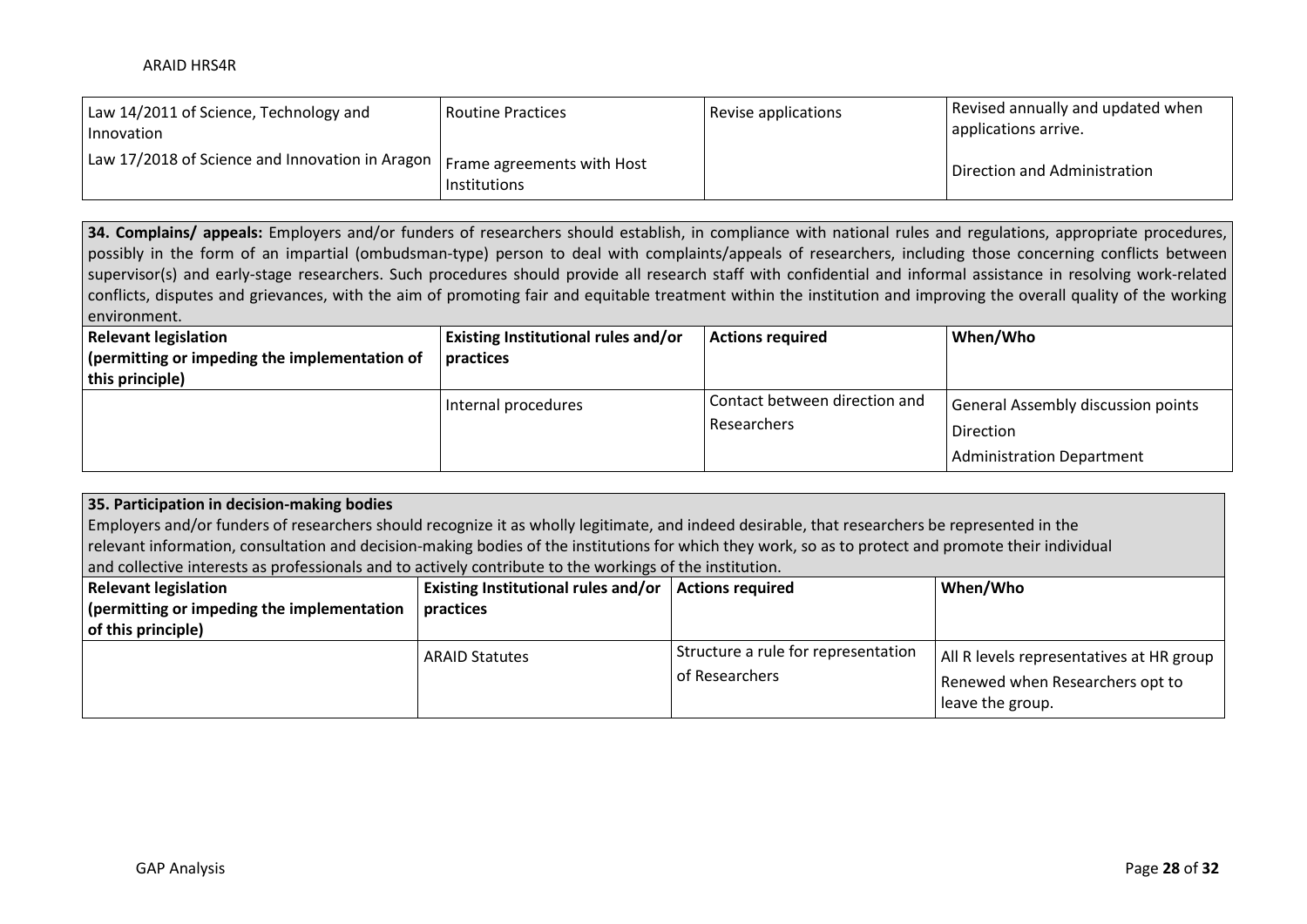### **IV. Training**

**36. Relation with supervisors:** Researchers in their training phase should establish a structured and regular relationship with their supervisor(s) and faculty/departmental representative(s) so as to take full advantage of their relationship with them. This includes keeping records of all work progress and research findings, obtaining feedback by means of reports and seminars, applying such feedback and working in accordance with agreed schedules, milestones, deliverables and/or research outputs.

| <b>Relevant legislation</b>                | Existing Institutional rules and/or               | <b>Actions required</b>                                                            | When/Who                                                                                                             |
|--------------------------------------------|---------------------------------------------------|------------------------------------------------------------------------------------|----------------------------------------------------------------------------------------------------------------------|
| (permitting or impeding the implementation | practices                                         |                                                                                    |                                                                                                                      |
| of this principle)                         | <b>Routine Practices</b>                          | 1- Annual reports of the Host                                                      | 1- Updated annually and revised in                                                                                   |
|                                            | Frame agreements with Host<br><b>Institutions</b> | <b>Institutions</b><br>2- Review Frame Agreements with<br><b>Host Institutions</b> | internal external performance<br>evaluations.<br>2- Revised annually and updated if<br>required (each EU- WP change) |
|                                            |                                                   |                                                                                    | Administration Department and Host<br>Institution representatives                                                    |

**37. Supervision and managerial duties:** Senior researchers should devote particular attention to their multi-faceted role as supervisors, mentors, career advisors, leaders, project coordinators, managers or science communicators. They should perform these tasks to the highest professional standards. With regard to their role as supervisors or mentors of researchers, senior researchers should build up a constructive and positive relationship with the early-stage researchers, in order to set the conditions for efficient transfer of knowledge and for the further successful development of the researchers' careers.

| <b>Relevant legislation</b>                | Existing Institutional rules and/or        | <b>Actions required</b>          | When/Who                                                     |
|--------------------------------------------|--------------------------------------------|----------------------------------|--------------------------------------------------------------|
| (permitting or impeding the implementation | practices                                  |                                  |                                                              |
| of this principle)                         |                                            |                                  |                                                              |
|                                            | <b>Routine Practices</b>                   | Updated information at Intranet. | Updated annually, when there is new                          |
|                                            | Frame agreements with Host<br>Institutions | Follow Up on Group Growth        | content, and at least before end of the<br>year for metrics. |
|                                            |                                            |                                  | Administration and communication.                            |

**38. Continuing Professional Development:** Researchers at all career stages should seek to continually improve themselves by regularly updating and expanding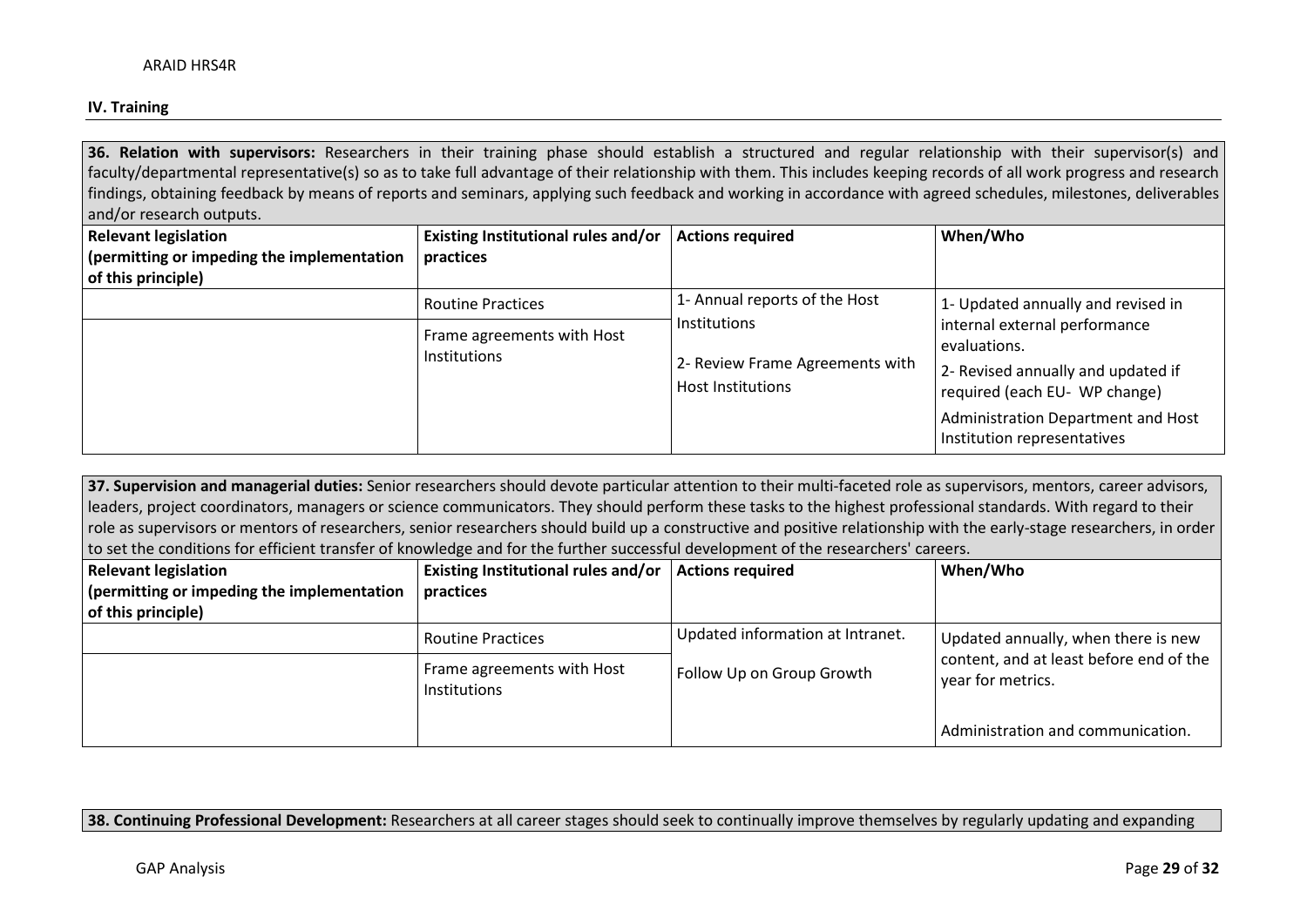| their skills and competencies. This may be achieved by a variety of means including, but not restricted to, formal training, workshops, conferences and e-learning. |                                                        |                             |                                                                   |  |
|---------------------------------------------------------------------------------------------------------------------------------------------------------------------|--------------------------------------------------------|-----------------------------|-------------------------------------------------------------------|--|
| <b>Relevant legislation</b>                                                                                                                                         | Existing Institutional rules and/or   Actions required |                             | When/Who                                                          |  |
| (permitting or impeding the implementation                                                                                                                          | practices                                              |                             |                                                                   |  |
| of this principle)                                                                                                                                                  |                                                        |                             |                                                                   |  |
| Law 14/2011 of Science, Technology and<br>Innovation                                                                                                                | <b>Routine Practices</b>                               | <b>Annual Training Plan</b> | ARAID side discontinued                                           |  |
| Law 17/2018 of Science and Innovation in<br>Aragon                                                                                                                  | Frame agreements with Host<br>Institutions             |                             | Host side, revised in performance and<br>Host Agreements.         |  |
|                                                                                                                                                                     |                                                        |                             | Administration Department and Host<br>Institution representatives |  |

**39. Access to research training and continuous development:** Employers and/or funders should ensure that all researchers at any stage of their career, regardless of their contractual situation, are given the opportunity for professional development and for improving their employability through access to measures for the continuing development of skills and competencies. Such measures should be regularly assessed for their accessibility, take up and effectiveness in improving competencies, skills and employability.

| <b>Relevant legislation</b>                          | <b>Existing Institutional rules and/or</b> | <b>Actions required</b>                           | When/Who                                                          |
|------------------------------------------------------|--------------------------------------------|---------------------------------------------------|-------------------------------------------------------------------|
| (permitting or impeding the implementation           | practices                                  |                                                   |                                                                   |
| of this principle)                                   |                                            |                                                   |                                                                   |
| Law 14/2011 of Science, Technology and<br>Innovation | <b>Training Courses Routine Practices</b>  | Annual reports of the Host<br><b>Institutions</b> | Updated annually                                                  |
| Law 17/2018 of Science and Innovation in<br>Aragon   | Frame agreements with Host<br>Institutions |                                                   | Administration Department and Host<br>Institution representatives |

**40. Supervision:** Employers and/or funders should ensure that a person is clearly identified to whom early-stage researchers can refer for the performance of their professional duties, and should inform the researchers accordingly. Such arrangements should clearly define that the proposed supervisors are sufficiently expert in supervising research, have the time, knowledge, experience, expertise and commitment to be able to offer the research trainee appropriate support and provide for the necessary progress and review procedures, as well as the necessary feedback mechanisms.

| <b>Relevant legislation</b>               | <b>Existing Institutional rules and/or   Actions required</b> | When/Who |
|-------------------------------------------|---------------------------------------------------------------|----------|
| permitting or impeding the implementation | practices                                                     |          |
| of this principle)                        |                                                               |          |